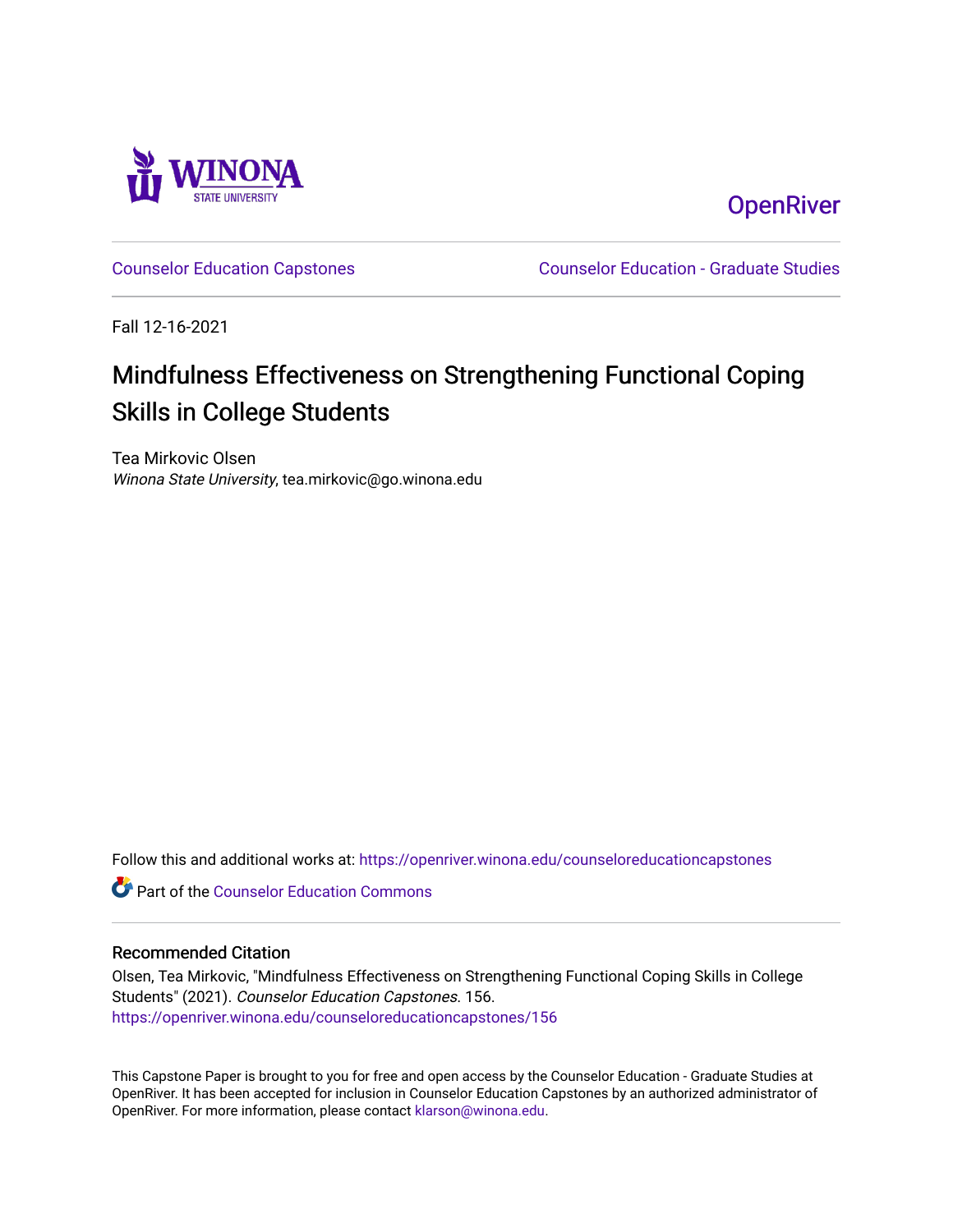Mindfulness Effectiveness on Strengthening Functional Coping Skills in College Students

Tea Olsen

A Capstone Project submitted in partial fulfillment of the requirements for the Master of Science Degree in

Counselor Education at

Winona State University

Fall 2021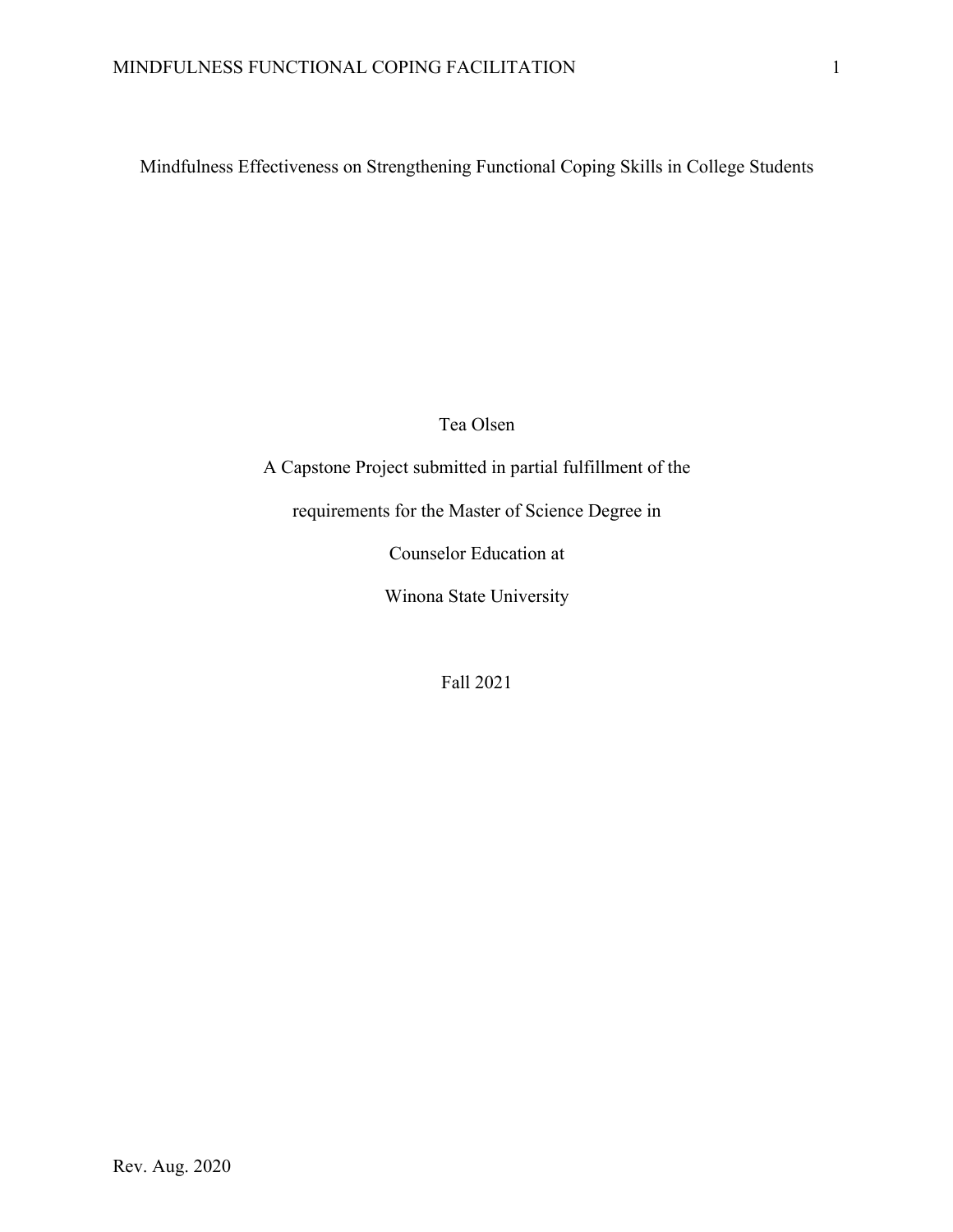Winona State University

College of Education

Counselor Education Department

## CERTIFICATE OF APPROVAL

# CAPSTONE PROJECT

Mindfulness Effectiveness on Strengthening Functional Coping Skills in College Students

This is to certify that the Capstone Project of

Tea Olsen

Has been approved by the faculty advisor and the CE 695 – Capstone Project

Course Instructor in partial fulfillment of the requirements for the

Master of Science Degree in

Counselor Education

| Capstone Project Supervisor: | Mary Fawcett, Ph.D. |
|------------------------------|---------------------|
|                              | Name                |
|                              |                     |
|                              | Signature           |
| Approval Date:               | Dec 16, 2021        |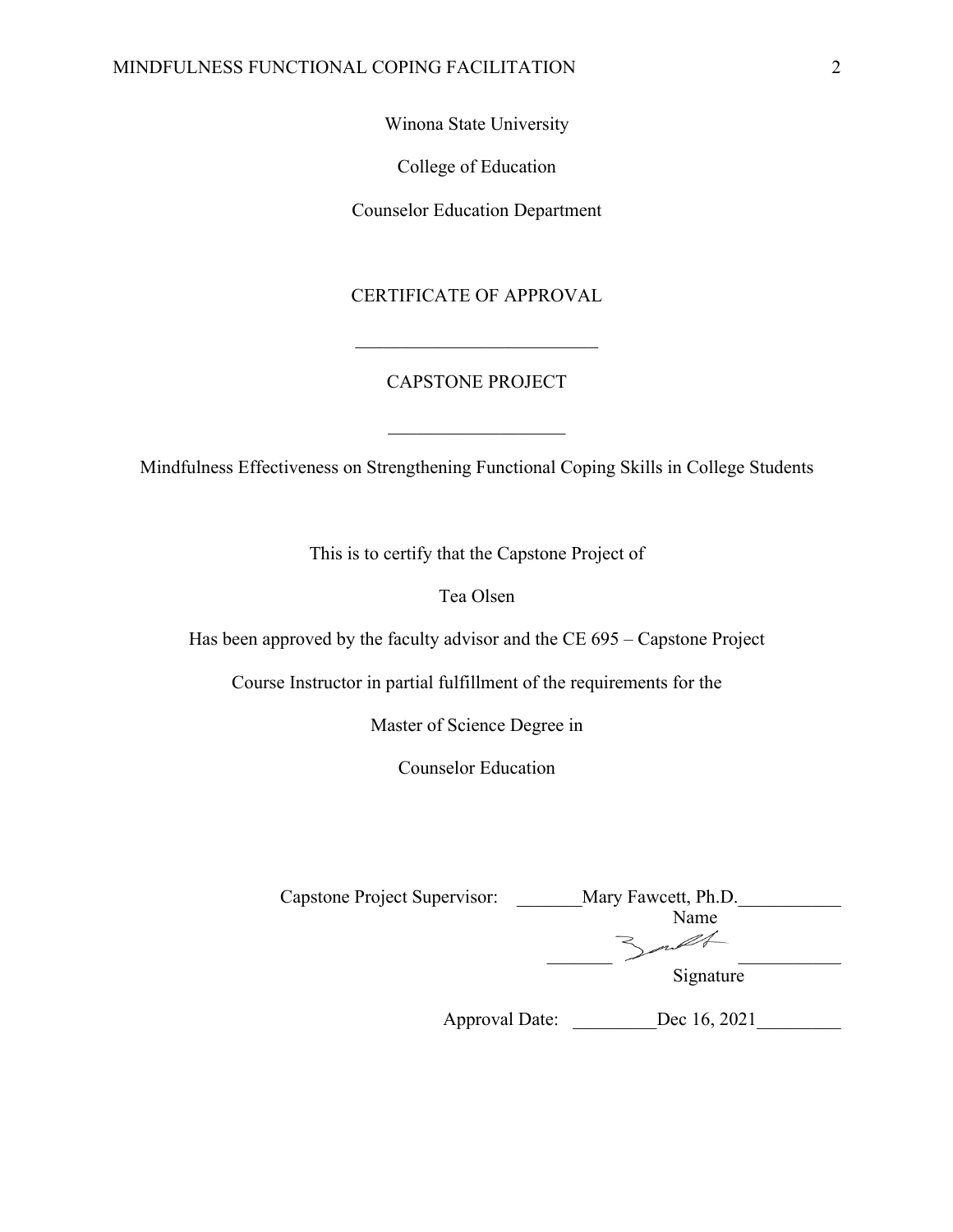#### Abstract

Stress in college students can transpire from academic struggles, social dilemmas, responsibility increases, financial struggles, health concerns, and other personal struggles. Unmanaged stress is a well-documented issue among college students that can lead to numerous mental, physical, emotional, and spiritual problems. Discrimination and racism are additional struggles faced by cultural minority college students that are accompanied with negative coping styles. College students use a variety of coping strategies to resolve stress, often applying dysfunctional coping styles that do not resolve the issue long term. Mindfulness is an emotion-focusing coping style with evidence for effective anxiety and stress reduction through mindfulness-based interventions such as mindfulness-based stress reduction (MBSR). Research has demonstrated mindfulness' success in stress reduction and improvement in overall wellness and have also been demonstrated in cultural minority communities. The present literature review aims to examine mindfulness effectiveness on college students' stress reduction. The facilitation of positive coping skills through mindfulness is examined.

*Key words:* mindfulness, mindfulness stress-reduction, stress, anxiety, coping, college students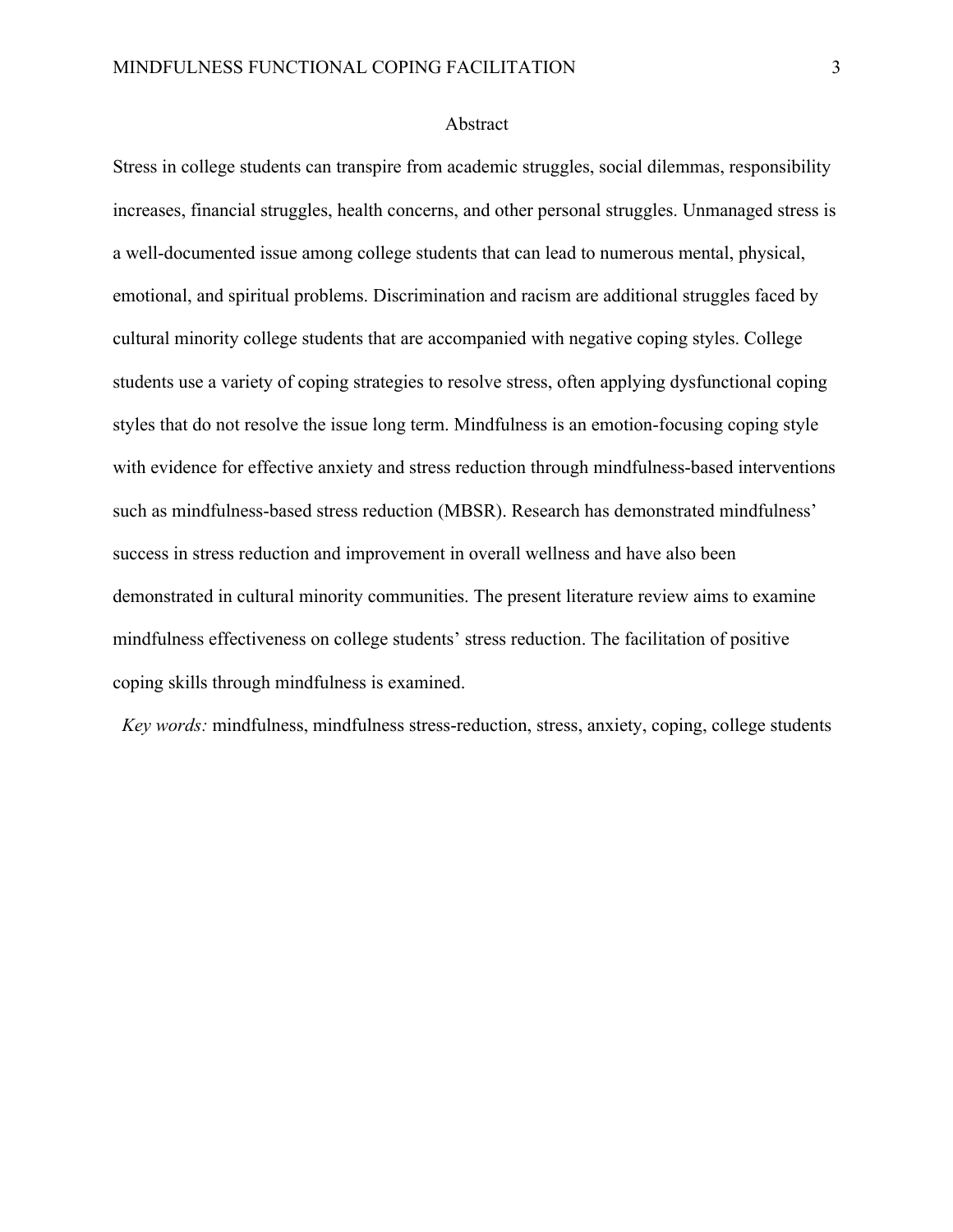# Contents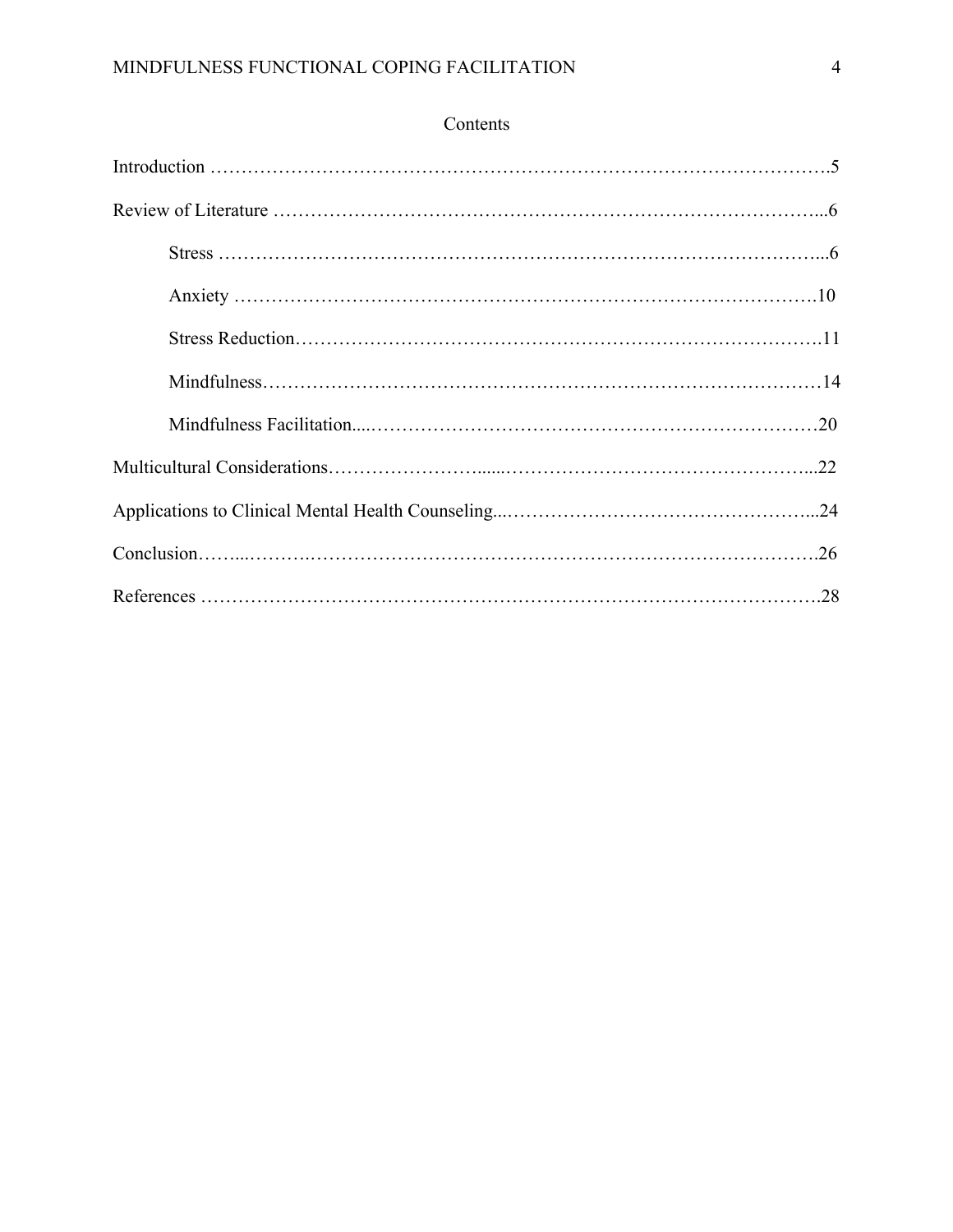#### **Mindfulness Effectiveness on Strengthening Functional Coping Skills in College Students**

Stress in college students can emerge due to various reasons including personal, social, and academic struggles. These stressors can affect overall well-being and daily functioning (APA, 2013). Stress is often unavoidable, therefore learning skills to manage stress can decrease the negative effects (NIMH, n.d.; Astin, 1997). Untreated stress can lead to numerous health concerns including development of anxiety (APA, 2013; AIS, n.d.). Anxiety disorders are the most diagnosed mental health disorders in adults (NAMI, 2017). Furthermore, cultural minorities face additional stress of racism and discrimination leading to multiple health issues (Freligh  $\&$ Debb, 2019; Barnes & Lightsey, 2005; Gee et al., 2007). Mental health struggles can impact many facets of one's life and can cause daily functioning to suffer. Dysfunctional coping is often utilized by college students but delivers the least amount of long-term stress reduction (Brougham et al., 2009; Barnes & Lightsey, 2005). When functional coping skills are utilized stress relief may be longer lasting. Mindfulness has been shown to reduce stress in adults as demonstrated by Kabat-Zinn et al. (1992) with mindfulness-based stress reduction (MBSR). Recently, research has focused on mindfulness-based techniques and their effectiveness on stress reduction, finding plenty of supporting evidence. Recent research with African American college students shows evidence for mindfulness as a buffer against race-related stress and the related negative health problems (Watson-Singleton et al., 2019). College students would benefit from implementing mindfulness as a possible reinforcer of functional coping skills and promoting long-term stress reduction.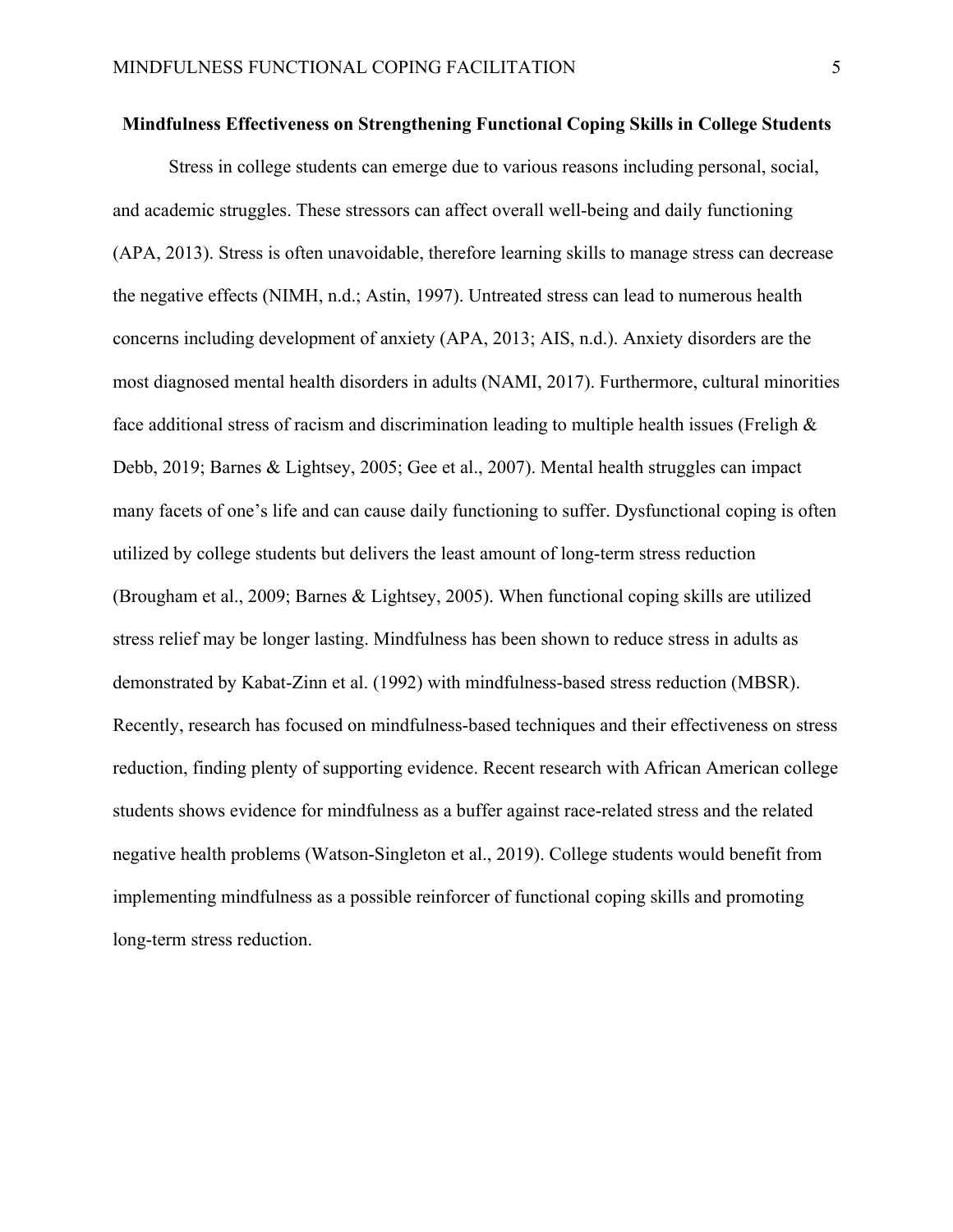#### **Review of Literature**

#### **Stress**

Stress is experienced by college students at alarming rates resulting in negative health consequences. The American Institute of Stress (AIS, n.d.). states that the most common definition of stress includes "physical, mental, or emotional strain or tension" (para. 2) and "a condition or feeling experienced when a person perceives that demands exceed the personal and social resources the individual is able to mobilize" (para. 2). According to the National Institute of Mental Health (NIMH, n.d.), stress is the brain and body's response to a demand. Stress is a reaction to life experiences that can be triggered by genetics and the environment. Stress is an inevitable experience of life and is evolutionarily hardwired to protect humans from physical danger (Greenberg, 2016; Greeson & Brantley, 2009). In modern times, this innate stress response is not helpful in solving daily stressors that require quick problem-solving skills. *Acute Stress*

Acute stress is the brain's fight, flight, or freeze response to perceived danger (Greenberg, 2016). Acute stress is an instant reaction producing symptoms such as tense muscles and increased heart rate (Greenberg, 2016). The effects of acute stress come on quick and last for a short duration of time. Stress can have a positive or negative affect on an individual depending on their perception of their ability to handle it. When stress is perceived as a danger it can be taxing on the body and lead to chronic stress, anxiety, and other health problems (Greenberg, 2016). On the other hand, appropriately managed stress can be positive as it generates motivation, resiliency, and growth (Ponte, 2020). Resilience is quickly bouncing back from acute stress and being able to shield yourself from future stress (Greenberg, 2016).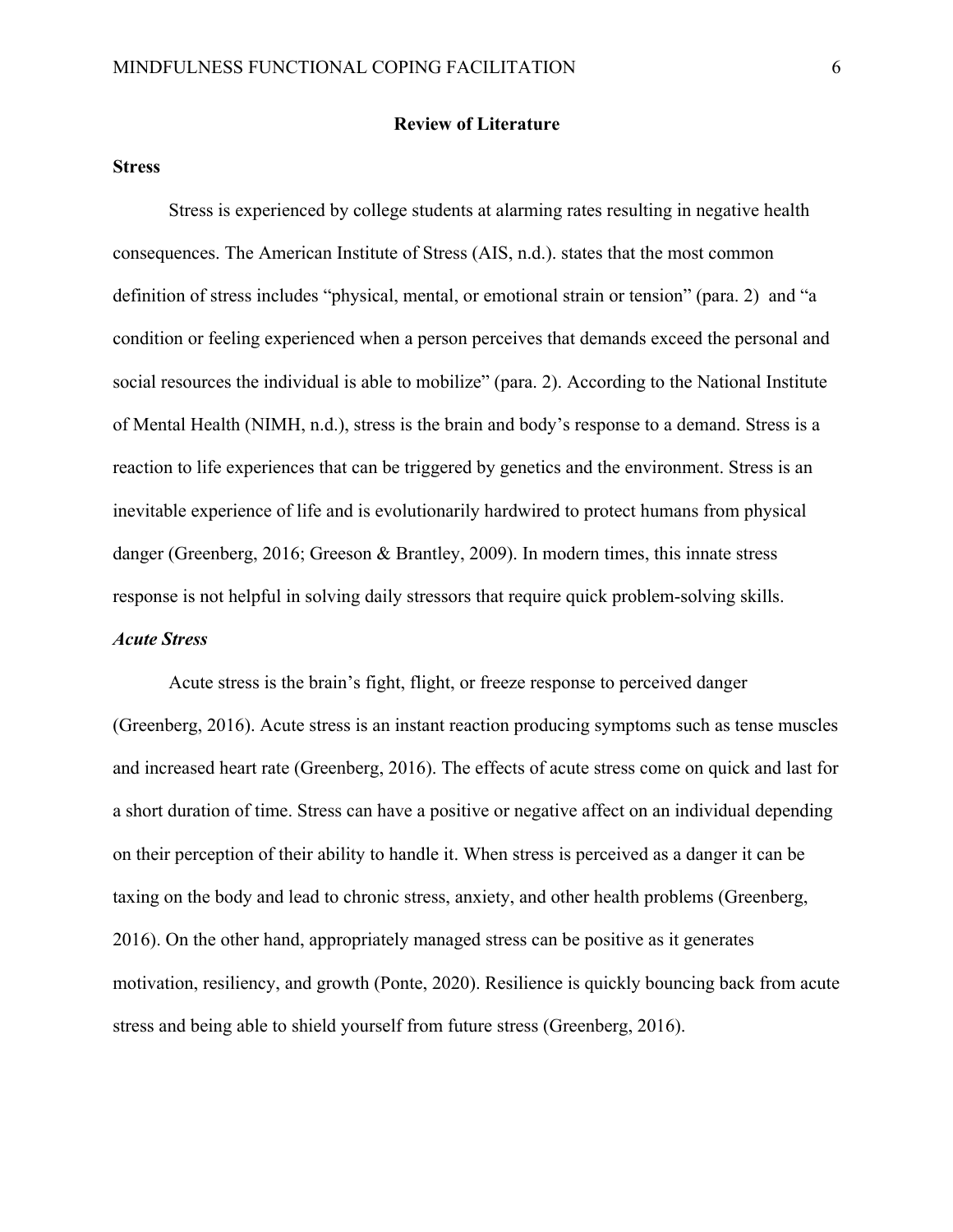#### *Chronic Stress*

When stress becomes chronic and is not managed well, it can affect the body physically, emotionally, and mentally (Greenberg, 2016; APA, 2013). Chronic stress from unresolved negative life circumstances and feelings of helpless in ability to change current situations can cause long term damage (Greenberg, 2016). This long-term stress can lead to various severe health issues including heart disease, chronic pain, anxiety, and depression (AIS, n.d.). Chronic stress can trigger mental health disorders or worsen symptoms of preexisting disorders (Ponte, 2020).

Accumulated stress threatens holistic wellness (physical, mental, psychological, and spiritual). Lack of sleep, minimal or no support network, life changes, poor physical health, and bad eating habits make people most vulnerable to stress (NAMI, n.d.) The same behaviors that can make people vulnerable to stress, can also be a result of the stress. Additionally, unhealthy learned lifestyle behavior responses to stress, such as risky behaviors, may result in short term relief but do not resolve the issues long term. Unmanaged stress is quite troubling considering the damage it can cause to the body by increasing susceptibility to diseases (Greeson & Brantley, 2009).

#### *College Students and Stress*

There are many shared stressors experienced by all groups of people such as the COVID-19 pandemic, financial burden, relationship issues, and distress. In addition, research has demonstrated that college students have heightened stress levels compared to the rest of the population groups (APA, 2020). The shared stressors experienced among college students make them vulnerable to stress and mental health issues and in need of support. The ACHA-National College Health Assessment II (ACHA-NCHA II) reports that when college students were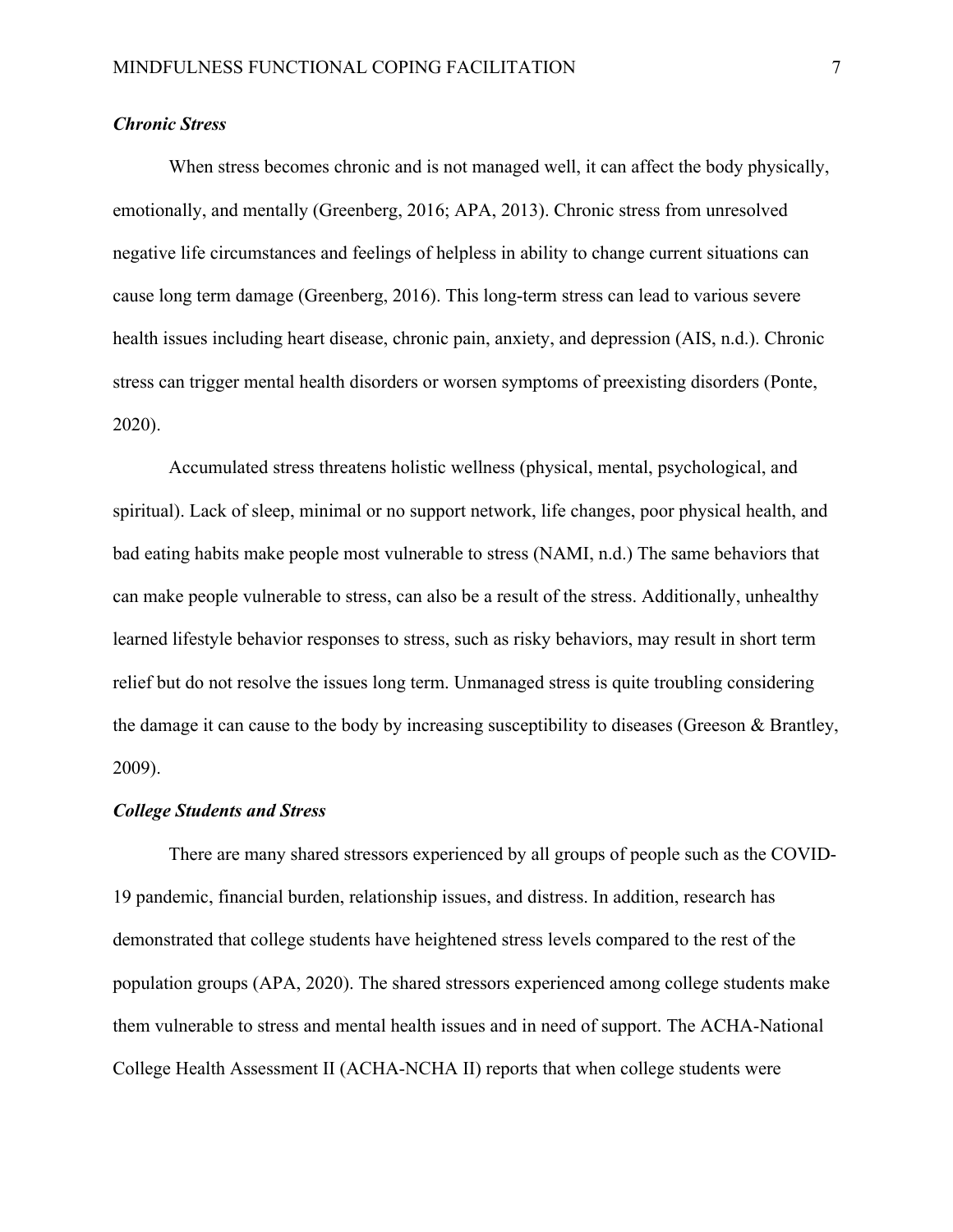surveyed about their overall level of stress experienced in the past 12 months, 45.3% reported experiencing more than average levels of stress (ACHA, 2019). This report shows that nearly half of college students feel overly stressed. Additionally, 13% of male and 28.4% of female college students reported that they were diagnosed with or treated for anxiety within the past 12 months (ACHA, 2019). College students are at risk for developing anxiety as they experience a lot of stress during this time and explore coping styles that might be maladaptive. This data demonstrates the need for well-established adaptive coping strategies for this population.

Traditional college students experience developmental stress as they are young adults stepping into their new roles into adulthood. Stress experienced from developmental transitions is often temporary and can inspire motivation and responsibility which would lead to positive outcomes (Greenberg, 2016). However, this stress or anxiety can have a negative impact if it lasts beyond an appropriate amount of time and is persistent (DSM-5, 2013). Developmental stress also increases college student's vulnerability to stress (Brougham et al., 2009; Baghurst & Kelley, 2013). College students encounter multiple challenges as they settle into their new roles as young adults. In this role they begin learning financial responsibility, time management, achievement and career options, and other independent accountabilities (Greenberg, 2016; Baghurst & Kelley, 2013). The stressors can lead to negative psychological experiences including increased anxiety, hopelessness, and depression (Baghurst & Kelley, 2013). College experiences can bring about stress especially if they do not have the resources available to address all these aspects.

"Gen Z" (adults ages 18–23 as defined by APA, 2020) are experiencing college in the pandemic where the future is uncertain, and everything is constantly changing. Gen Z adults in college report the highest level of stress compared to other generations, with the average stress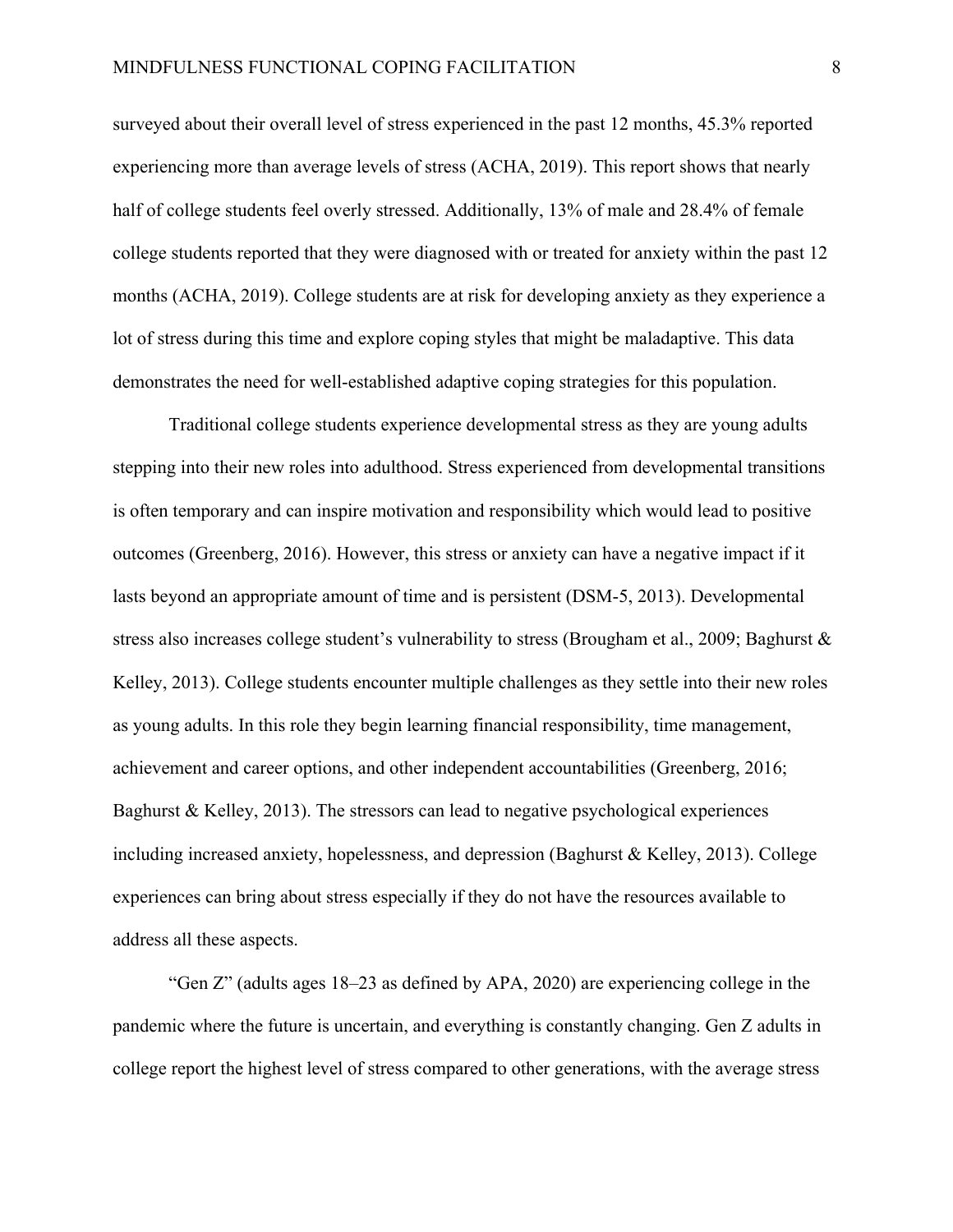level over the past month being at 6.1 out of 10 (with 1 being low and 10 being high) (APA, 2020). Academic, social, and personal identity are heavily shaped during this stage of development and high stress can negatively affect the outcomes. In the past year, 78.4% of male and 91.5% of female college students reported that they "felt overwhelmed by all you had to do" (ACHA, 2019, p. 13). Feeling overwhelmed is often caused by high levels of stress and the fact that most college students feel this way is cause for concern.

In a study conducted by Pierceall & Keim (2007) with community college students, they found that students who reported to be more stressed did not feel confident about their academic future. Stress can cause issues in attention and focus causing college student's learning to be negatively impacted when they don't have functional coping skills to implement to resolve the issue (Yamada & Victor, 2012). Gen Z adults in college reported concerns around education as the reason for their most significant stress (APA, 2020). The ACHA (2019) survey states that 34.2% of college students reported stress as a factor in negatively affecting their academic performance. Followed by 27.8% of college students reporting anxiety as a factor, and then 22.4% reporting sleep difficulties (ACHA, 2019). These findings are consistent with research on academic stress experienced by college students.

Stressors experienced by college students include relationship problems, academic failure, financial issues, chronic stress, low self-esteem, and daily hassles (Pierceall & Keim, 2007). Increased stress levels can lead to unhealthy behaviors and dysfunctional coping tactics. In the American College Health Association (ACHA, 2019) report, 55.7% of males and 60.1% of females (58.4% combined) reported engaging in any use of alcohol within the past 30 days. In the report the data also shows 22.6% of males and 21.4% of females (22.1% combined) reported any use of marijuana within the past 30 days (ACHA, 2019). College students will remedy by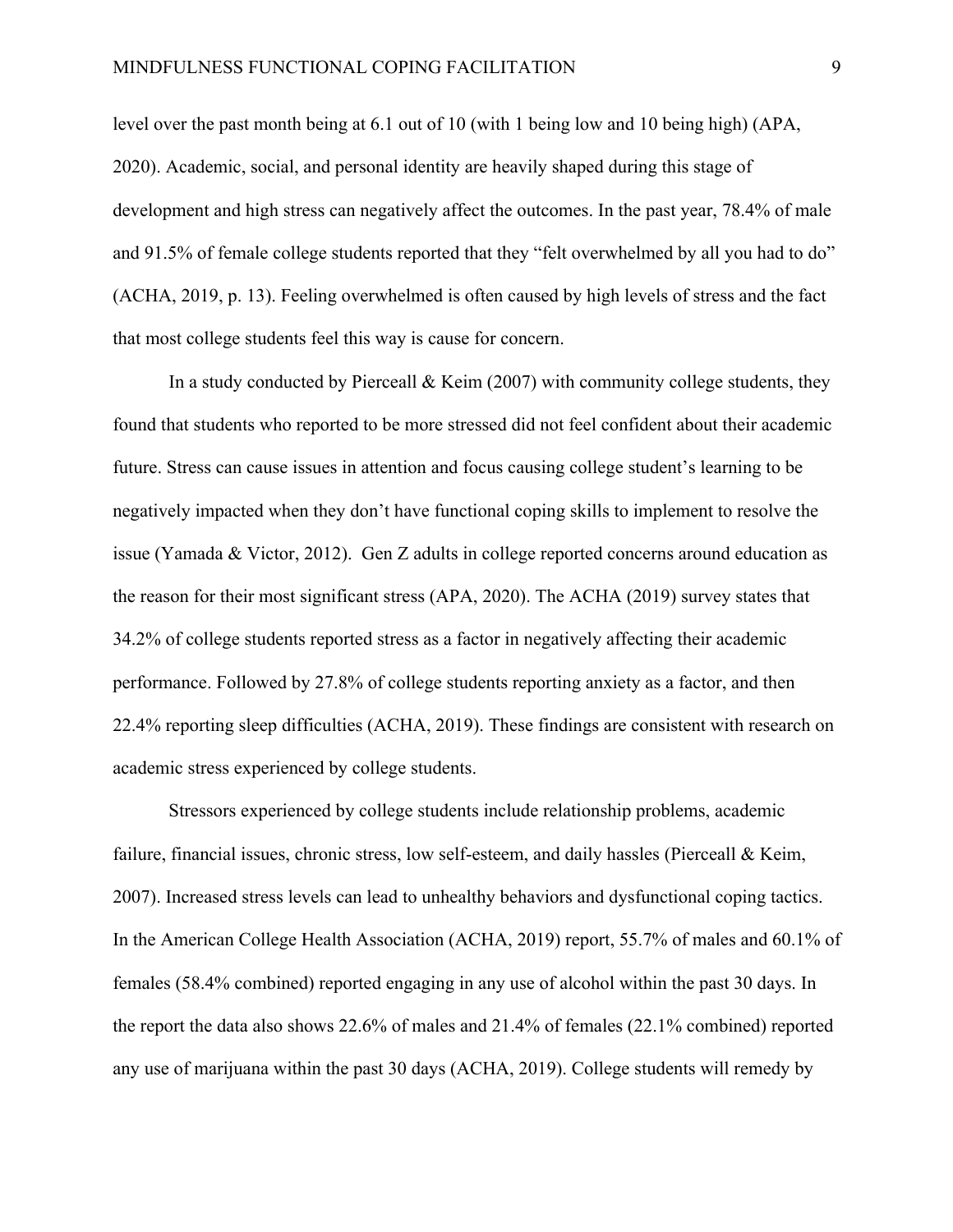using drugs or alcohol to cope to get a fast feeling of resolution (Pierceall & Keim, 2007). Dysfunctional strategies are more commonly used among college students (Brougham et al., 2009). Unhealthy coping styles do not resolve the issue long term and can cause health issues over time (Baghurst & Kelley, 2013).

## **Anxiety**

Stress and anxiety are normal human experiences that do not necessarily conclude any dysfunction. Stress is usually brought on by external forces and goes away once the problem is resolved (NIMH, n.d.). However, severe, overwhelming, and persistent stress is a risk factor to the development of anxiety disorders (NIMH, n.d.). Experiencing major life events, especially those that are traumatic, can also increase the likelihood for development of anxiety or depression (Greenberg, 2016). Personal situations (e.g., personality, temperance, financial situation) can impact the level of stress that major life events will pose on an individual's life. Feelings of hopelessness about the outcome of the major life event and limits to resources one has available in aiding them to deal with it can lead to overwhelming stress and anxiety (Greenberg, 2016). "Adults with generalized anxiety disorder often worry about every day, routine life circumstances, such as possible job responsibilities, health and finances, and health of family members, misfortune to their children, or minor matters" (DSM-5, 2013, p. 222). These are matters that often affect college students' lives on top of possible experienced academic stress. People with anxiety often have thoughts about possible future dangers, making mindfulness a difficult but beneficial skill to learn.

The fifth edition of the Diagnostic and Statistical Manual of Mental Disorders (DSM-5, 2013) defines anxiety disorders by "features of excessive fear and anxiety and related behavioral disturbances" (p. 189). The National Alliance on Mental Health (NAMI, 2017) reports anxiety as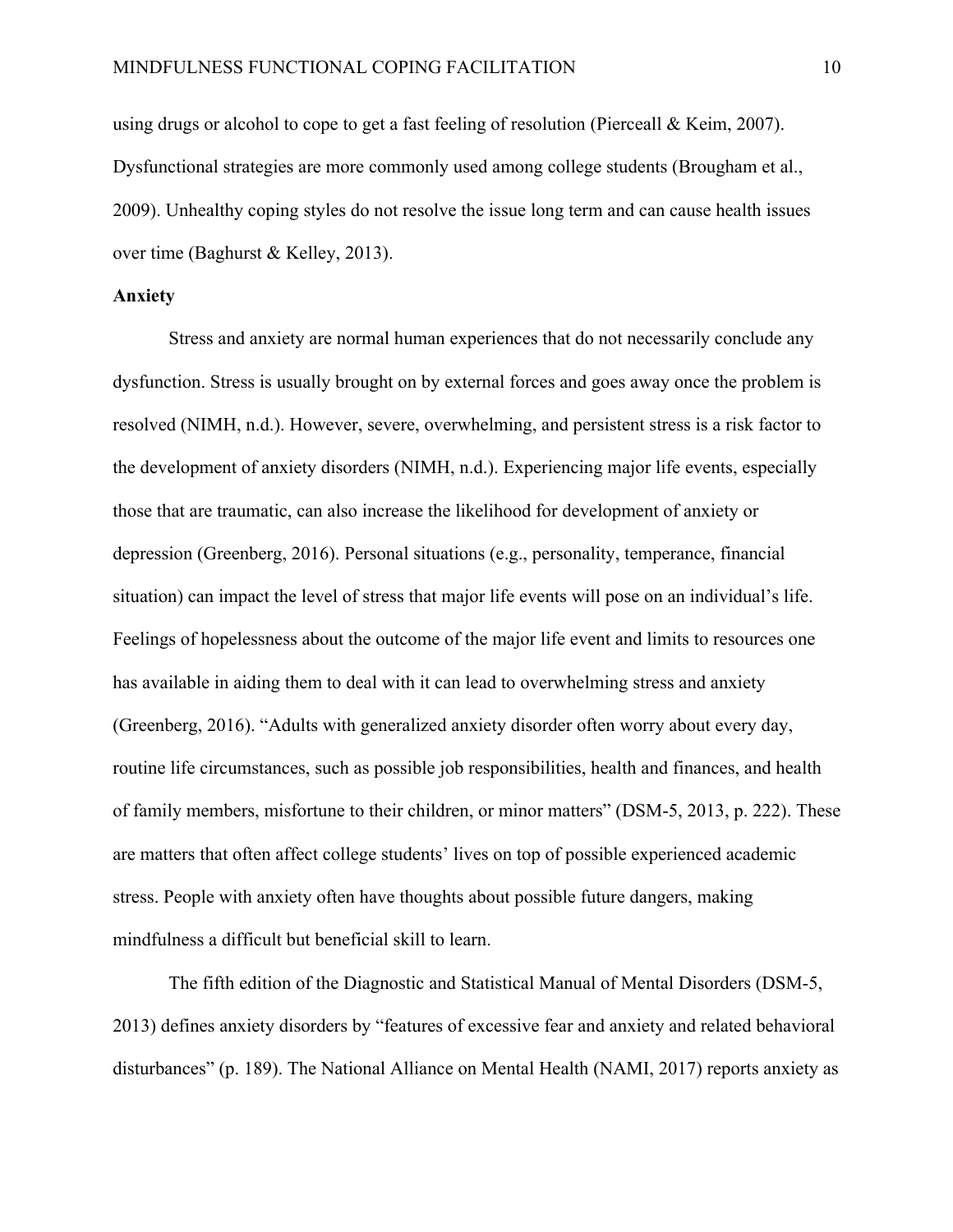a persistent worry that increases over time with symptoms that interfere with daily functioning. Symptoms of anxiety include physical (e.g., increased heart rate, sweating, etc.) and mental (e.g., nervousness, worrying, etc.) sensations (Mayo Clinic, 2018). Anxiety disorders include separation anxiety disorder, selective mutism, specific phobia, social anxiety disorder, panic disorder, agoraphobia, and generalized anxiety disorder (DSM-5, 2013). Anxiety disorders have high rates of comorbidity with each other and other mental health disorders such as depression (DSM-5, 2013; Greeson & Brantley, 2009). Risk factors associated with developing anxiety include trauma, stress from an illness, stress buildup, personality, other mental health disorders, family history of anxiety, and drugs or alcohol (Mayo Clinic, 2018). It is important to note that anxiety disorders are two times as likely to occur in females than in males (DSM-5, 2013).

#### **Stress Reduction**

Stress can be an unpredictable small or major event affecting daily life. Since stress can be inevitable it is important to learn effective management skills. Stress can lead to symptoms of mental illnesses worsening, therefore, emphasizing the importance of applying functional coping skills as prevention (NAMI, n.d.). Folkman (1984, p. 843) defines coping as "cognitive and behavioral efforts to master, reduce, or tolerate the internal and/or external demands that are created by the stressful transaction". Coping refers to how a person aims to minimize their stress through cognitive mechanisms or behaviors to protect from a perceived threat. Functional coping skills lead to stress reduction and overall problem resolution. Dysfunctional coping behaviors provide short term relief but cause harm over time and are not sustainable (Greeson & Brantley, 2009). It is critical to acquire functional coping skills to protect oneself from the negative aspects associated with stress. "By creating healthy routines, you can lay a foundation for stress resilience" (Greenberg, 2016, p. 52).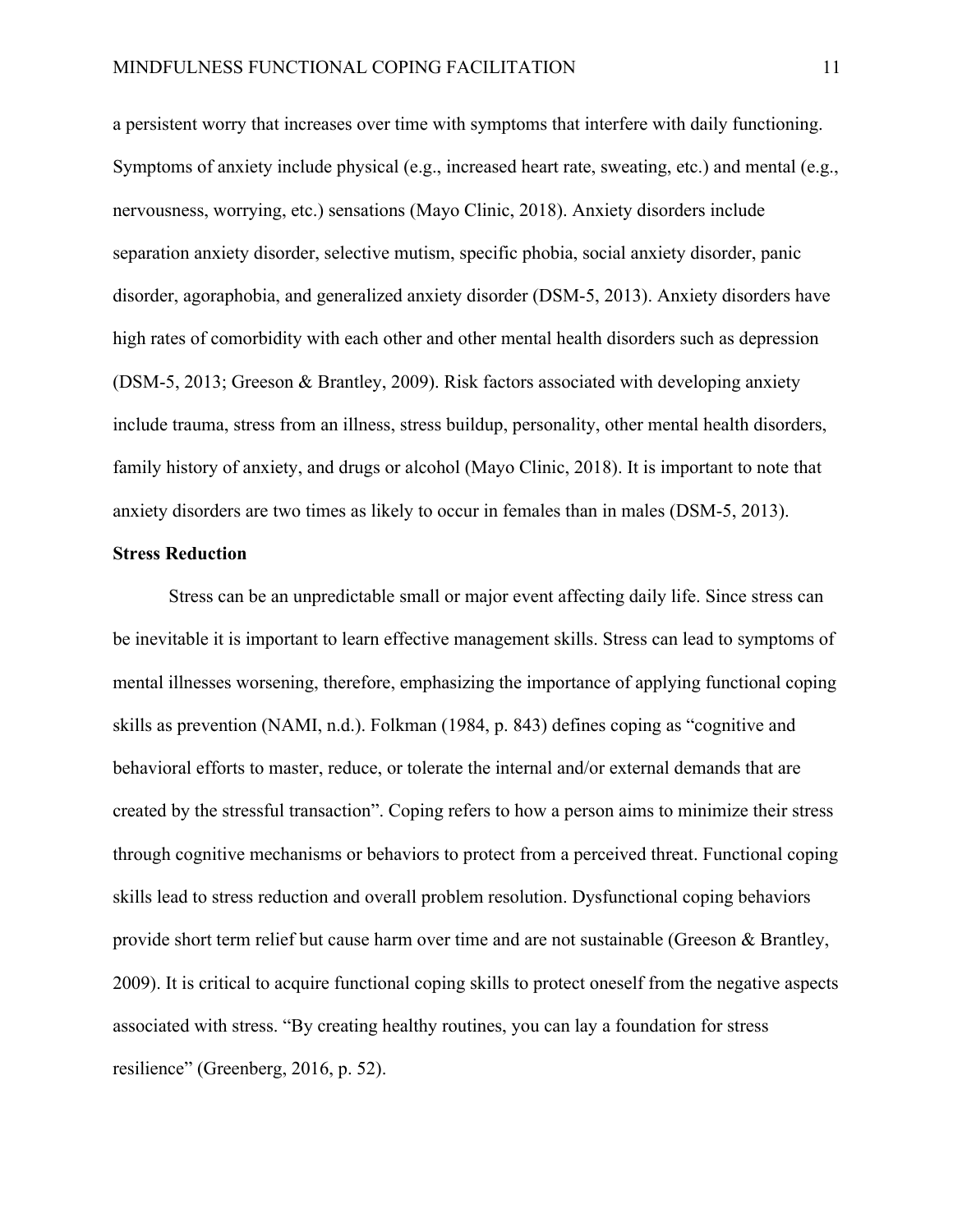# *Functional Coping Strategies*

The American Psychological Association (APA, 2018) reports having a good support network, regular exercise, and ample sleep as effective coping strategies. The National Alliance on Mental Illness (NAMI, n.d.) provides additional coping strategy ideas including accepting your needs, time management, relaxation, scheduling time for yourself, eating well, getting enough sleep, dedicating time for prayer and/or meditation, and avoiding alcohol and drugs. The National Institute of Mental Health (NIMH, n.d.) describes similar stress management techniques with the addition to being observant, talking to a health professional, creating goals and priorities, and considering a clinical trial. These are functional coping skills that can be used to manage stress appropriately. This literature review will focus on mindfulness as a reinforcer for increased use of positive coping skills.

The transactional theory of stress and coping **(**TTSC) states that stress is a transaction between the person and their environment (Lazarus & Folkman, 1984). The individual processes whether the stressor will impact them positively or negatively and the severity of that impact, conducting an "appraisal" (Lazarus & Folkman, 1984). The stressor, how the person responds to the stressor (the appraisal), and their reaction to that response describe the interactions. When facing a challenge, the individual will appraise the stressor as threatening or non-threatening and then evaluate whether they have the resources to cope with the stressor (Lazarus  $\&$  Folkman, 1984). The theory emphasizes that an event will be appraised as stressful as it relates to the individual experiencing it, therefore, an event that is not stressful to one person may be stressful to the next (Lazarus & Folkman, 1984).

Carver et al. (1989) developed the instrument "COPE" to assess people's coping styles in response to stressors. They added to the previous work conducted by Lazarus & Folkman on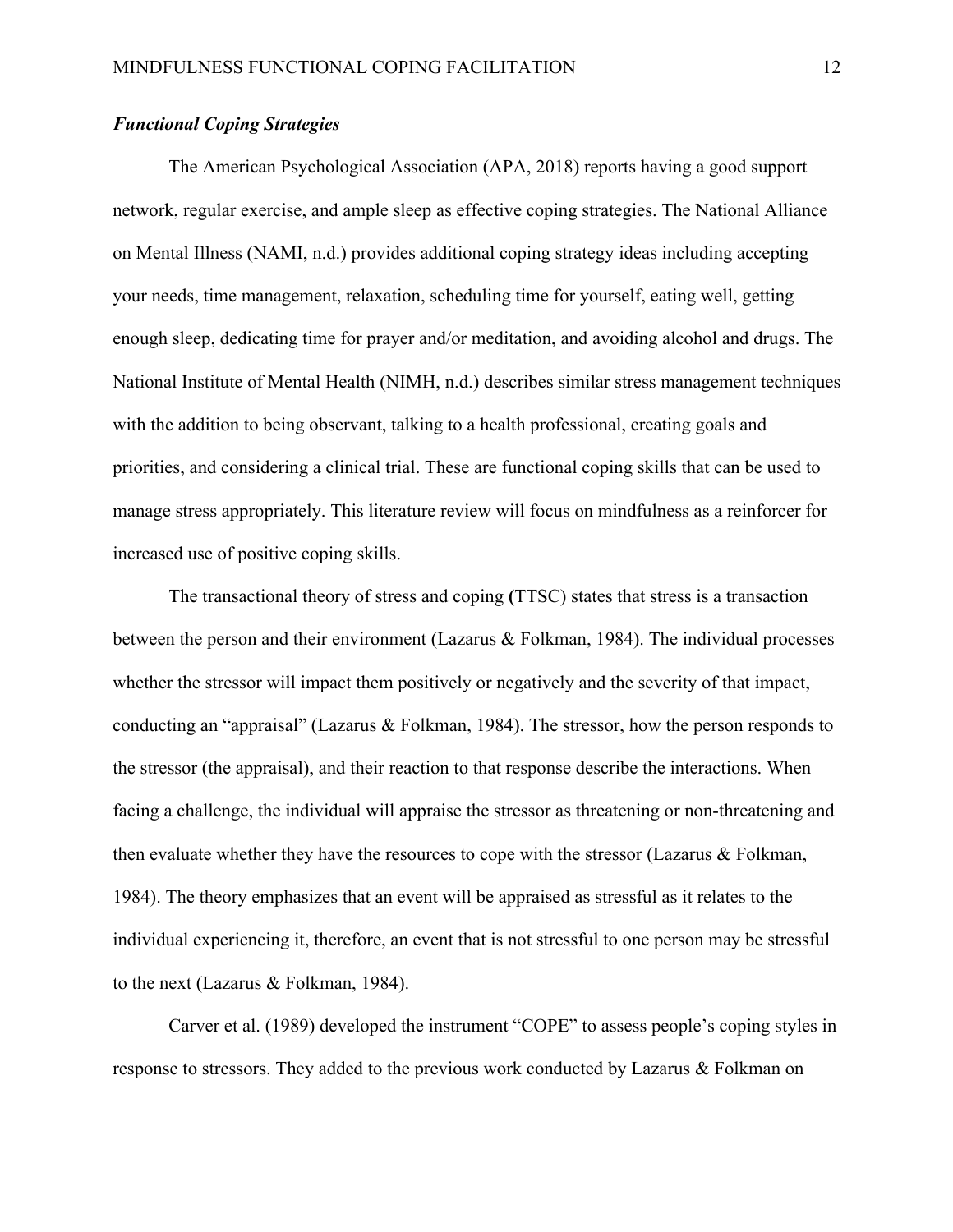assessing active coping strategies by measuring different item sets and assessing dysfunctional coping. The aim of their study was to look at numerous self-regulatory functions involved in measuring coping. They concluded that "coping strategies postulated to be adaptive are in fact linked to personality qualities that are widely regarded as beneficial" (p. 276). Self-regulation is a positive personal quality and a big part of mindfulness techniques. This study shows insight into how mindfulness could be used to strengthen functional coping.

#### *Coping Styles*

There are three functional (also called adaptive) styles of coping which include problemfocused coping (directly confronting the stressor), emotion-focused coping (regulating reaction to stressor), and wellness-focused coping (addressing one of the eight dimensions of wellness) (Ponte, 2020). The eight dimensions of wellness include physical, intellectual, financial, environmental, spiritual, social, occupational, and emotional areas (Ponte, 2020). The eight dimensions of wellness each have their own applied coping strategies such as using exercise to address the physical dimension or spending time in nature to work on the environmental dimension. Avoidance coping is a dysfunctional (also called maladaptive) coping style where the individual avoids or denies the cause of the stressor such as by oversleeping (Barnes  $\&$  Lightsey, 2005; Freligh & Debb, 2019).

Mindfulness as an emotion-focused coping style has been studied as of recently. Carver et al. (1989) report their research on expanding the coping styles described by Lazarus and colleagues. They determine acceptance as a functional coping response because if the person is accepting the stressor, then they are engaged in actively solving it. Some studies report that emotion-focused coping is the best option for uncontrollable and unexpected stress, while others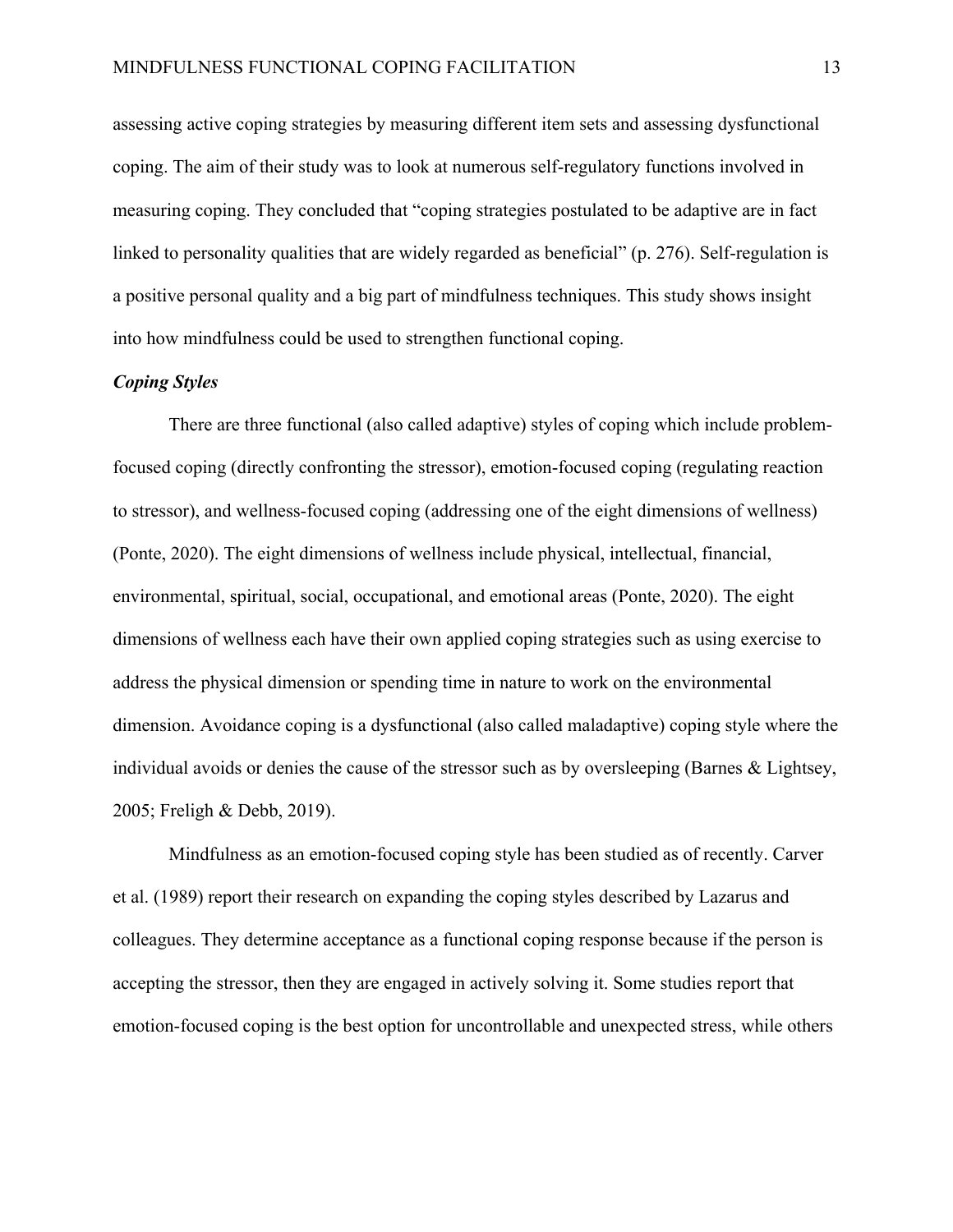report that emotion-focused coping employs positive effects no matter the controllability of the situation (Finkelstein-Fox et al., 2019).

#### **Mindfulness**

According to Kabat-Zinn (2003) mindfulness is "the awareness that emerges through paying attention on purpose, in the present moment, and nonjudgmentally to the unfolding of experience moment by moment" (p. 145). Bishop et al. (2004, p. 232) offers the definition "selfregulation of attention [and] adopting a particular orientation toward one's experience in the present moment, an orientation that is characterized by curiosity, openness, and acceptance." Another definition comes from Baer (2003, p. 125) as "the nonjudgmental observation of the ongoing stream of internal and external stimuli as they arise." Mindfulness harbors many meanings, but most contemporary teachings tend to agree that it is centered around being aware of the present moment and accepting it without judgement (Kabat-Zinn, 1990). The operational definition is outlined by Dimidjian & Linehan (2006) for empirical evaluation and research of the specific components of mindfulness and their possible separate effects. They define three qualities while practicing as (1) observing, noticing, bringing awareness; (2) describing, labeling, noticing; and (3) participating and three qualities for actions of practice (1) nonjudgmentally, with acceptance, allowing; (2) in the present moment, with beginner's mind; and (3) effectively (Dimidjian & Linehan, 2006).

Mindfulness "requires noticing what's happening while it's all happening, using all five senses" (Neff & Germer, 2018, p. 45). When an individual is engaged in auto-pilot or multitasking modes, they are being mindless (Germer, 2005). Mindfulness practice is a purposeful and intentional action. It involves remembering to bring attention and focus to the activity and experience in the moment (Germer, 2005). Implementing mindfulness means that judgements of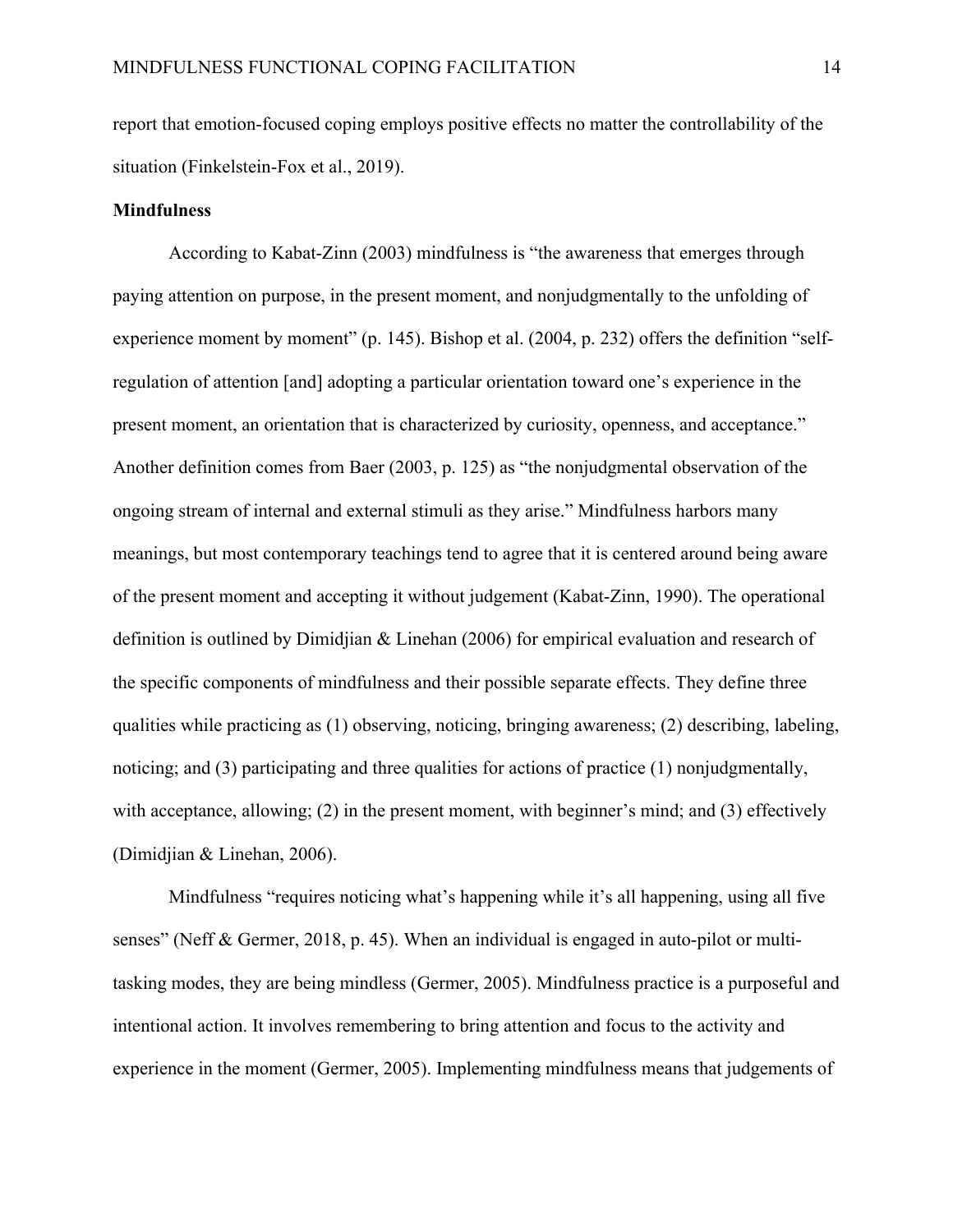yourself, others, and personal thoughts are let go. Mindfulness doesn't involve eliminating negative thoughts as all thoughts are free to flow in and out and accepted simply as they are. The idea of focusing attention on the present moment can be applied to thoughts and behaviors related to stress and anxiety. Suppressing the feelings of anxiety and stress is a short-term fix. However, to experience the effects of long-term stress reduction, anxiety and stress are allowed in and let go (Greeson & Brantley, 2009; Gockel, 2010). The associated negative feelings may arise, but the mind and body will learn to let them roll by, as to not give them all their attention. When the anxious sensations are allowed in nonjudgmentally versus avoided, it can lead to emotional reactivity reduction therefore teaching toleration of the symptoms when they naturally occur (Baer, 2003).

Mindfulness is the core teaching of an eastern practice that has been taught for over 2,500 years originating with Buddha (Gockel, 2010; Germer, 2005; Sockolov, 2018). Mindfulness as a clinical practice has gained popularity and more recently has become of interest in research in the western world. Formal mindfulness practice as taught in Buddhism, is a specific spiritual practice with the main purpose of addressing psychological suffering (Germer, 2005). Mindfulness has been adapted for secular use in a therapeutic context with multiple interventions established. The interventions that have incorporated mindfulness practices include mindfulnessbased stress reduction (MBSR), dialectical behavior therapy (DBT), mindfulness-based cognitive therapy (MBCT), acceptance and commitment therapy (ACT), and relapse prevention for substance abuse (Baer et al., 2006).

Mindfulness practice among college students has shown effectiveness. Mindfulnessbased interventions show improvement in health problems (Berghoff et al., 2017). A large component of mindfulness practice is meditation. The present study conducted by Berghoff et al.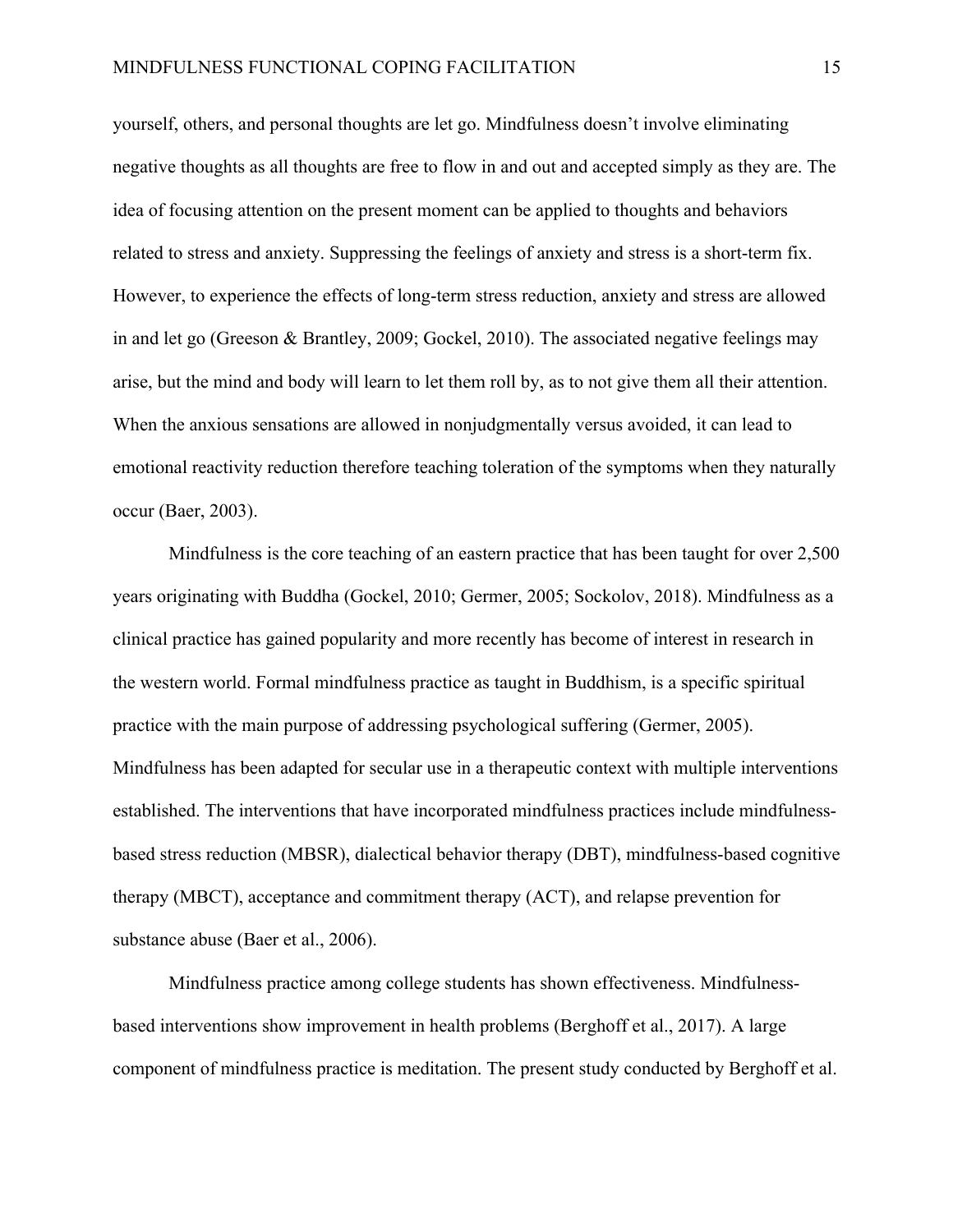(2017) aims to examine whether the length of practice (10 minute versus 20-minute daily meditation) impacts the improvement of symptoms. The participants consisted of undergraduate students and the study indicated it was racially diverse as they included 14.3% African American, 14.3% African American, and 10.4% Asian American students. The researchers provided guided meditation audiotapes that the participants would use to practice meditation in their homes. The outcomes provide evidence for increased mindfulness and stress decline for both groups with no difference in length practiced (Berghoff et al., 2017). This study represents that mindfulness practice is beneficial to college students in stress reduction no matter if it is practiced daily or practiced for a certain length of time.

There are many mindfulness techniques that can be used to practice mindfulness. Some mindfulness interventions such as MBSR and MBCT teach formal meditation practice while others such at DBT incorporate components of meditation into short exercises, skills, and attitudes (Gockel, 2010). Some teachings are flexible and can be incorporated into everyday tasks such as while eating or brushing your teeth, making it a sustainable practice over time for even the busiest of people like college students. Creating time and space for meditation, intention setting, consistency, good social support, and journaling are some strategies for building an effective practice (Sockolov, 2018).

Relaxation can be achieved through mindfulness practice and can provide immediate stress relief. The stress reduction experienced while performing mindfulness stress reduction techniques lasts past the time of completion of the exercise such as that demonstrated in MBSR (Baer, 2003). Personal investigation and dedicated effort are required to get the most out of mindfulness practice (Sockolov, 2018). Both dedication and effort are required for best results like a sports player improving at their sport through consistent practice.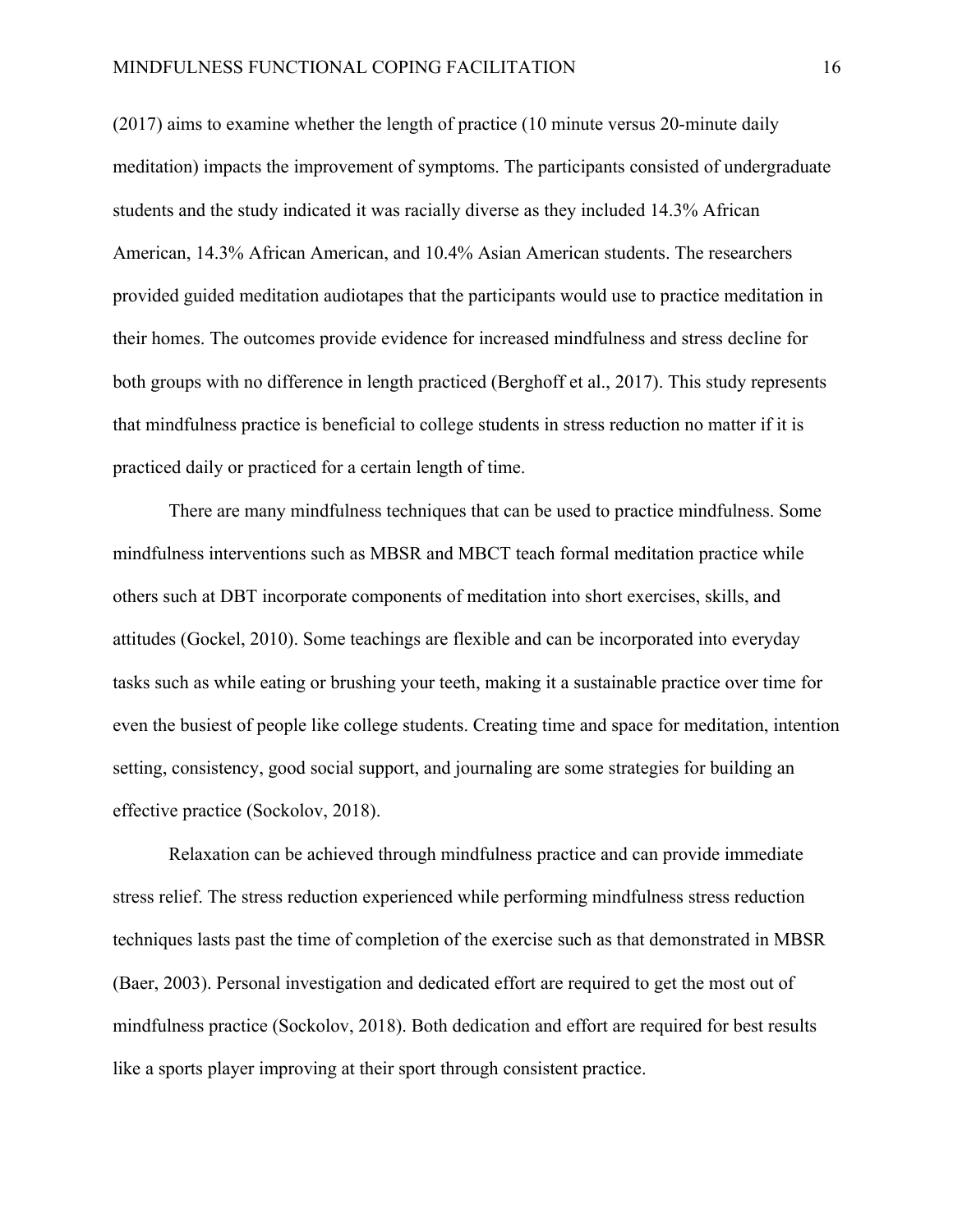Resting in the present moment, called meditation, is the vehicle for cultivating mindfulness (Gockel, 2010). Baer (2003) describes mindful meditation as the observation of internal and external stimuli presently being experienced. Meditation can be performed wherever an individual feels comfortable, as it does not require a specific set up. Formal meditation practice requires sitting, focusing on something such as the breath, and experiencing acceptance (Siegel et al., 2009).

#### *Mindfulness-Based Stress Reduction*

Jon Kabat-Zinn created the Mindfulness-Based Stress Reduction Program at the University of Massachusetts Medical Center in the 1970s (Sockolov, 2018). MBSR is a mindfulness-based practice with evidence in effectiveness in reducing stress, anxiety, depression, and physical pain (Yamada & Victor, 2012; Sockolov, 2018). Mindfulness-based training programs have shown brain and behavior changes even in beginner practitioners (Gockel, 2010). Participants in these studies have also been able to demonstrate positive effects lasting up to one year after the completion of the program (Sockolov, 2018).

MBSR is an 8-10 weeklong group therapy style program for adults with each session lasting 2-2.5 hours and including sitting meditation, body scan, and Hatha yoga (Baer, 2003). Sitting meditation is done in a relaxed position with eyes closed and attention on breathing (Baer, 2003). Body scan in a 45-minute exercise where attention is drawn to different parts of the body as the sensation of the body part is observed (Baer, 2003). Lastly, Hatha yoga is the attention to body sensations through practice of gentle body movements (Baer, 2003). Mindfulness is also practiced in daily activities like while eating. MBSR teaches people how to develop awareness of their mind and body and how to readily recognize body sensations that come up when experiencing stress and negative thoughts. Once the person can recognize the experience as it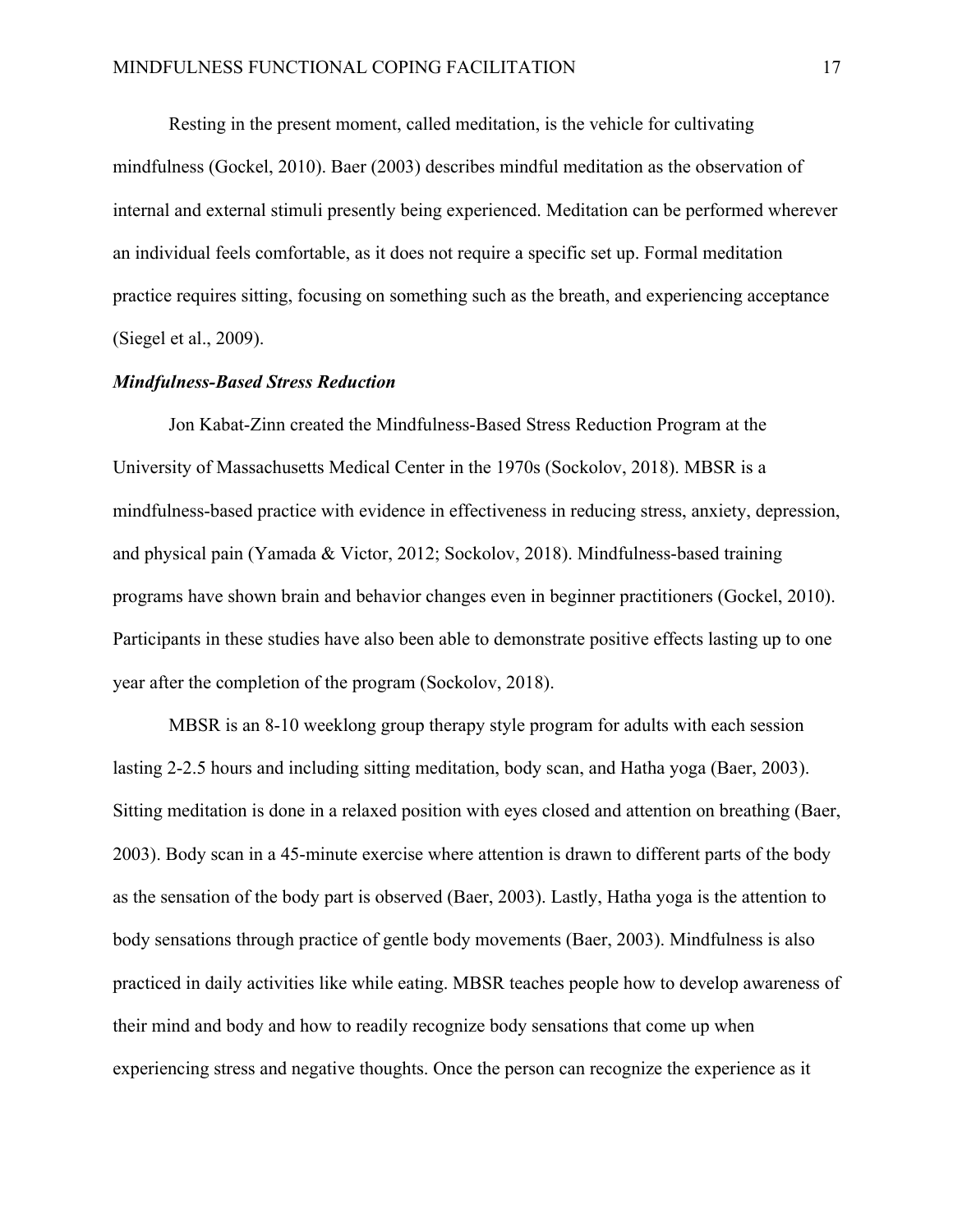occurs, they can accept the perceived stress by accepting it nonjudgmentally and then using appropriate coping skills to remedy it (Baer, 2003). Kabat-Zinn (2003) also reports that therapists who implement MBSR with clients should be knowledgeable in and practice mindfulness themselves as a daily life practice.

Shapiro and colleagues (1998) conducted a study presenting a course elective modeled after the MSBR program for premedical and medical students. The researchers found support for MSBR including reduction of psychological discomfort, reduction of anxiety, increase of empathy levels, and increased spiritual experiences once the class ended. These results are important as premedical and medical students experience a lot of stress in their personal and professional lives. MSBR intervention has proven to be effective in this group of college students that is highly susceptible to stress. The researchers report that future research should be conducted to examine what independent components of mindfulness contributed to the successful stress reduction reported by the college students (Shapiro et al., 1998).

#### *Benefits*

Research has established that mindfulness practice unlocks many benefits producing enhanced holistic well-being. Well established improvements include stress reduction, focus, physical experiences (i.e., lower blood pressure, better digestion), sleep, creative problem solving, less loneliness, self-esteem, and mood regulation (Sockolov, 2018). Mindfulness is relatively new to clinical application, so it is quite fascinating that clients are willing and interested in incorporating mindfulness activities "with 85% of participants completing the treatment programs" (Dimidjian & Linehan, 2006, p. 170).

Research of mindfulness on increased well-being was conducted in a 2-part study by Brown and Ryan (2003) to develop the Mindfulness Attention Awareness Scale (MAAS). Part 1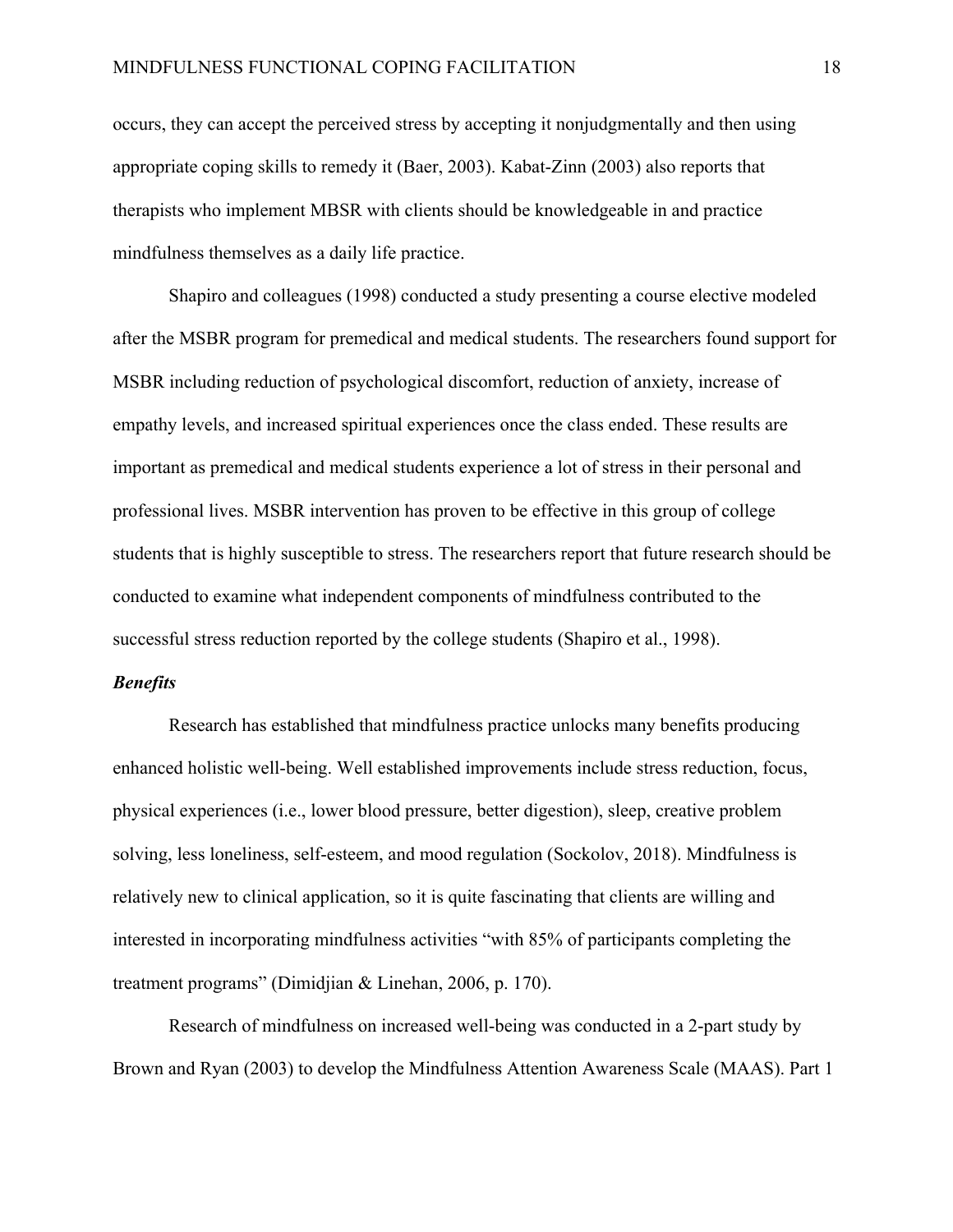of the study was conducted with college students and indicates findings supportive of mindfulness being associated with well-being and relates to lower anxiety and depressive symptoms. Brown and Ryan (2003) report that the MAAS was associated with higher selfesteem, life satisfaction, competence, optimism, and other positive aspects.

Mindfulness-based interventions are used as effective therapeutic treatments backed by empirical studies that have demonstrated positive results for mental health disorders and physical illnesses. Anxiety has been a leading focus for mindfulness-based interventions with a lot of solid support in decreasing anxiety symptoms in adults. Alongside lowering anxiety, mindfulness-based interventions also have been effective in treatment of depression, addiction, eating disorders, and personality disorders (Gockel, 2010).

Dorian & Killebrew (2014) conducted research with graduate students through a 10 week-long course. The graduate students reported increased acceptance, compassion, awareness, and attention. These increases are consistent with mindfulness benefits and items such as attention can be useful in terms of college work and lessening academic stress experienced by college students. The study also provides support for mindfulness impact on relaxation, enjoyment, and gratitude (Dorian & Killebrew, 2014).

Mindfulness allows space for the individual to gain self-awareness to their emotional responses, to acknowledge these habits, and to accept them (Greeson & Brantley, 2009). From here, the individual can decide to make changes to their harmful habits in response to stress and work to improve their wellbeing. The ability to be less reactive to the internal and external environment is self-regulation which includes three strategies of biofeedback, meditation, and relaxation. The awareness learned through mindfulness allows one to be intentional about their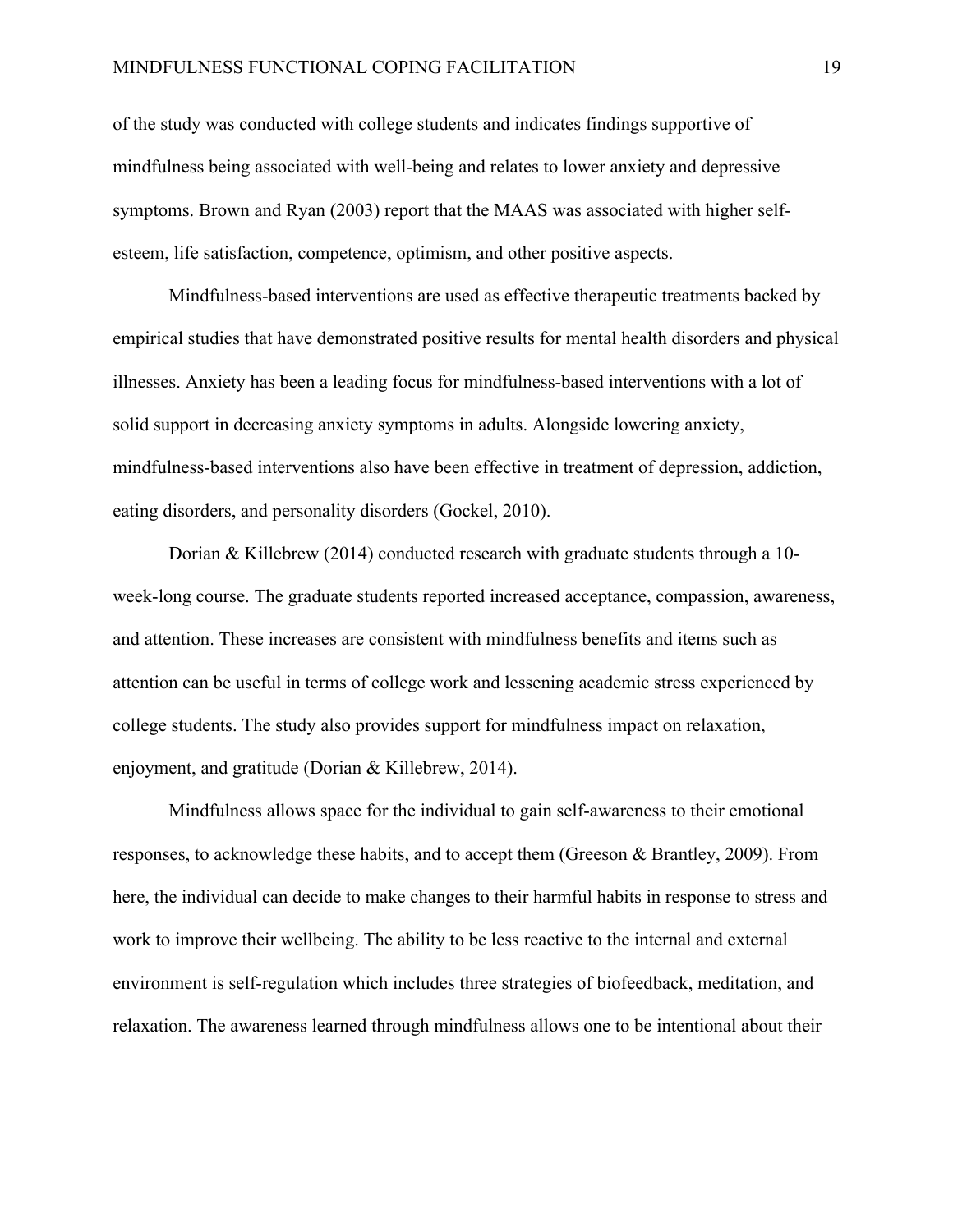response to stress versus letting automatic reactivity simply just occur and cause all kinds of emotional and physical tension (Greeson & Brantley, 2009).

#### **Mindfulness Facilitation**

Mindfulness has the potential to provide college students with many benefits. A study conducted with social work college students reports that mindfulness can provide new psychotherapy tools, help deepen clinical skills and integrate self-care right into the clinical training program which may also help prevent burnout and vicarious trauma (Gockel, 2010). With the research presented on the effectiveness of mindfulness stress reduction techniques, such as MBSR, on mental and physical health concerns, researchers have recently taken interest to exploring the application of mindfulness in the academic sphere. Yamada & Victor (2012, p. 140) report that recent literature provides evidence for the benefits of implementing mindfulness into early educational settings as demonstrated by students' "improvements in attention, social skills, mood (e.g., anxiety, depression), academic functioning, externalizing problems, and excitative function."

The prospect that practicing mindfulness leads to development of functional coping skills has been limited. Researchers report that mindfulness practice may strengthen and promote the use of functional coping skills (Baer, 2003). The outcome of strengthening positive coping skills could lead to successful long-term stress reduction. Baer (2003, p. 129) reports that "mindfulness training may promote recognition of early signs of a problem, at a time when application of previously learned skills will be most likely to be effective in preventing the problem". Mindfulness techniques can help college students manage stress effectively by choosing to engage in learned positive coping skills instead of participating in negative coping outlets.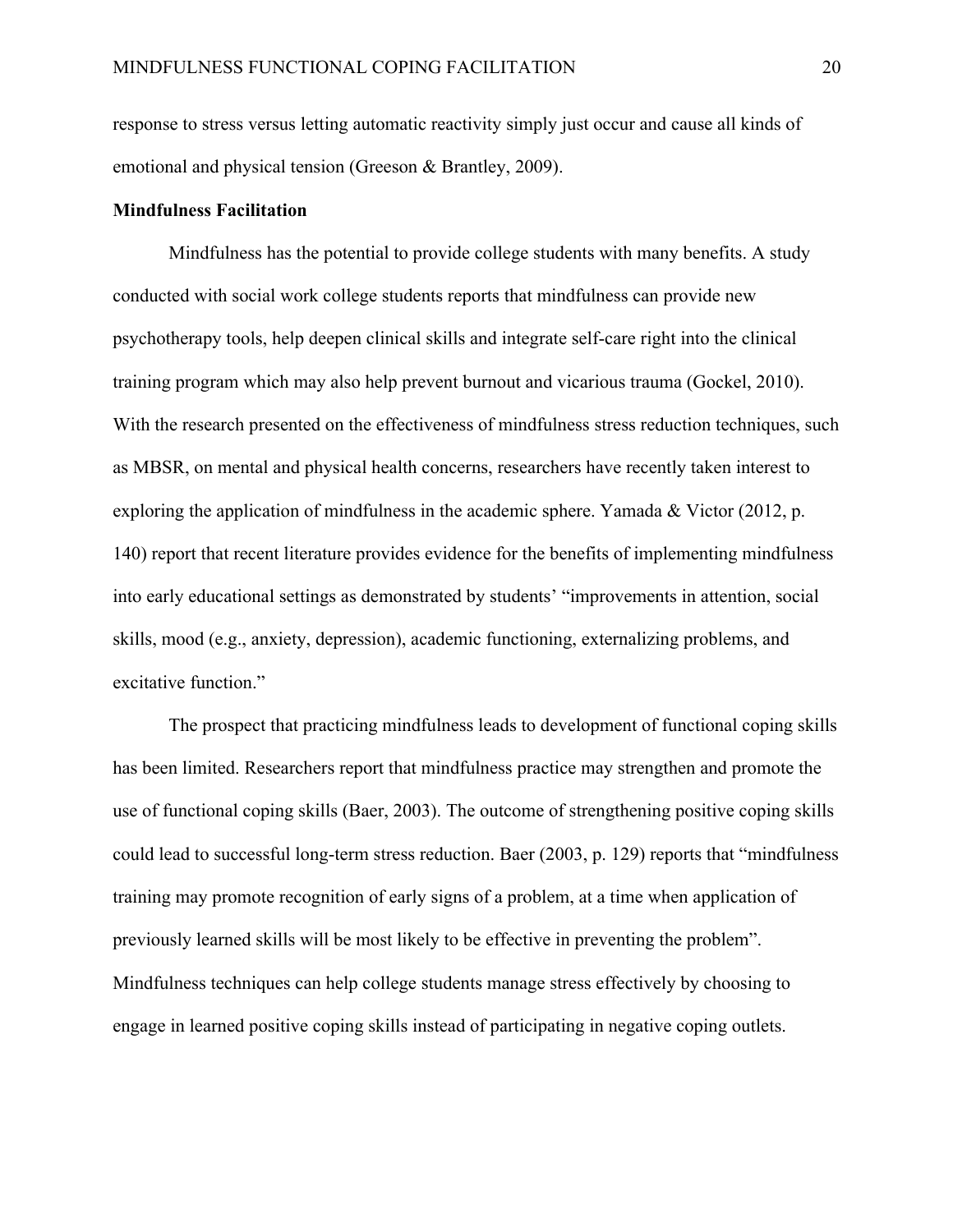Keng and colleagues (2012) examined the effects of mindfulness and self-compassion as independent aspects of the success with MBSR. In the study, mindfulness (when self-compassion was controlled) mediates effects of MBSR on emotion regulation. As demonstrated by Keng et al., mindfulness as a mechanism for change could be implemented to encourage functional coping skills. Previous findings demonstrate MBSR increasing self-reported mindfulness and decreases stress, anxiety, and worry (Keng et al., 2012). These findings expanded research considerations to assess mindfulness as the mediator of MBSR outcomes as suggested by Shapiro et al. (1998).

A study conducted by Finkelstein-Fox (2019) and colleagues consisted of 157 first-year undergraduate students from the same university with majority being white females with average age of approximately 18 years old. The measures used in the study were mindfulness, daily stressors, daily appraisals, daily coping, and daily positive and negative affect. The results of the study report "lower average stress appraisals mediated 19% of mindfulness' effects on negative affect", and the "use of some mindful emotion-focused coping strategies (i.e., non-self-blame and acceptance) independently mediated 3-13% of mindfulness effects on positive and negative affect" (Finkelstein-Fox et al., 2019, p. 1). The results show some success in confirming mindfulness's positive effects on coping skills and stress. Additional research should be conducted to expand the knowledge of mindfulness as a reinforcer to appropriate and functional coping skills used when experiencing daily stress. The authors of the study suggest that mindful emotion-focused coping strategies would have the most effect when applied alongside problemfocused coping strategies (Finkelstein-Fox et al., 2019).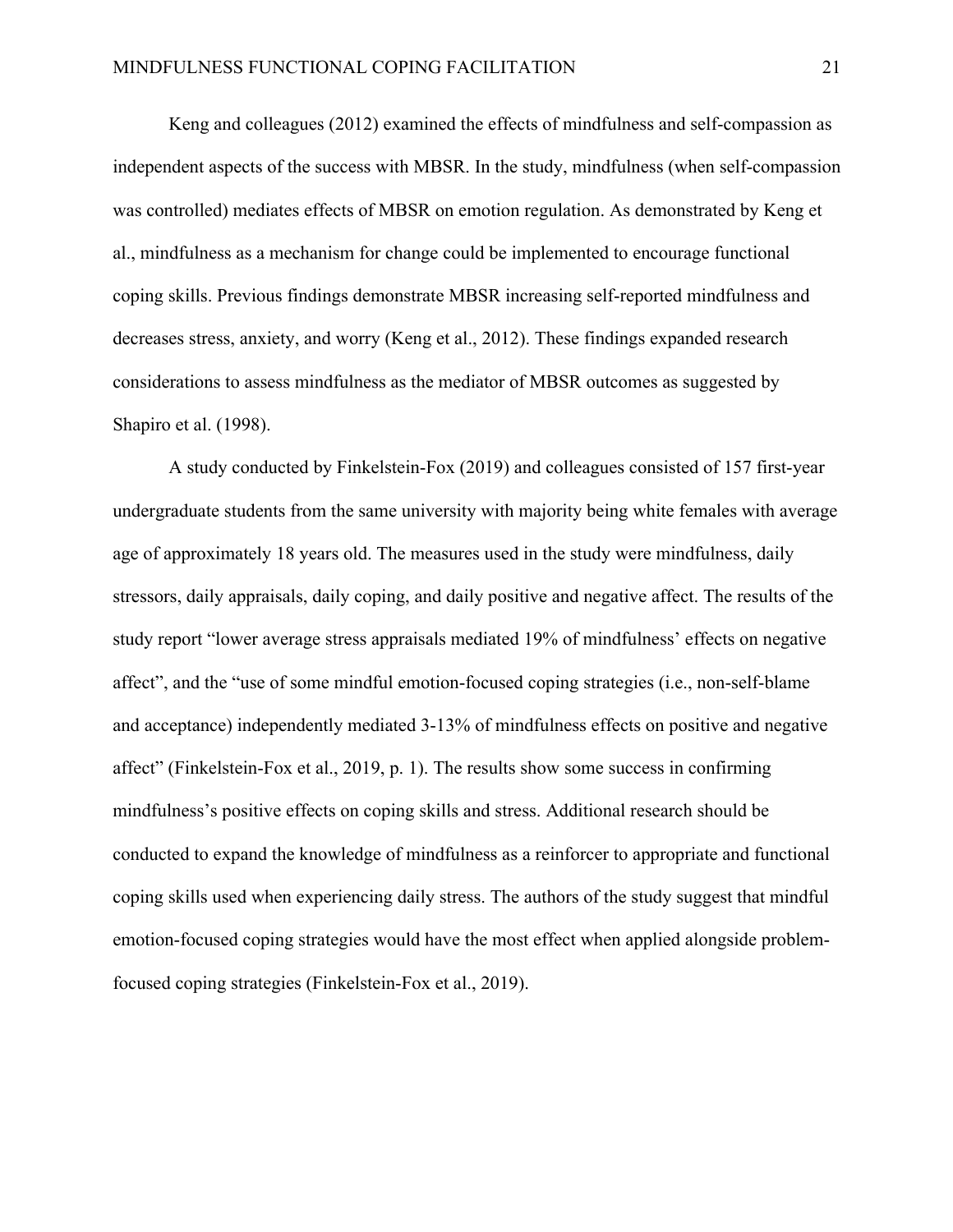Finkelstein-Fox (2019) and colleagues add to minimal research conducted on mindfulness effects on stress and coping by investigating the independent aspects of mindfulness. Finkelstein-Fox et al. (2019, p.1) assess the

degree to which (a) lower stress appraisals mediate mindfulness' effects on daily positive and negative affect; (b) daily coping mediates mindfulness' impact on daily positive and negative affect, above and beyond the effects of stress appraisals; and (c) coping flexibility mediates mindfulness' impact on positive and negative affect, above and beyond the effects of stress appraisals and average daily coping.

Finkelstein-Fox et al. (2019, p.2) also report that previous research indicates that "higher levels of mindfulness are characterized by a greater tendency to use certain functional coping strategies for responding to distress."

#### **Multicultural Considerations**

It is important to acknowledge that there are unique stressors experienced by minority groups that can impact stress levels therefore leading to negative consequences. Racism and discrimination lead to stress and this adds to the stressors already shared by the college student population. African Americans deal with daily racism and socioeconomic inequality which negatively impacts overall health and self-care (Freligh & Debb, 2019). The experience of racism among African American college students is correlated with stress (Barnes & Lightsey, 2005).

A study conducted by Gee (2007) and colleagues on Asian Americans found that experiences with discrimination can lead to chronic stress which leads to negative effects on health. The researchers' findings show discrimination is associated with cardiovascular health issues, vulnerability to raspatory problems, and pain (Gee et al., 2007). Furthermore, self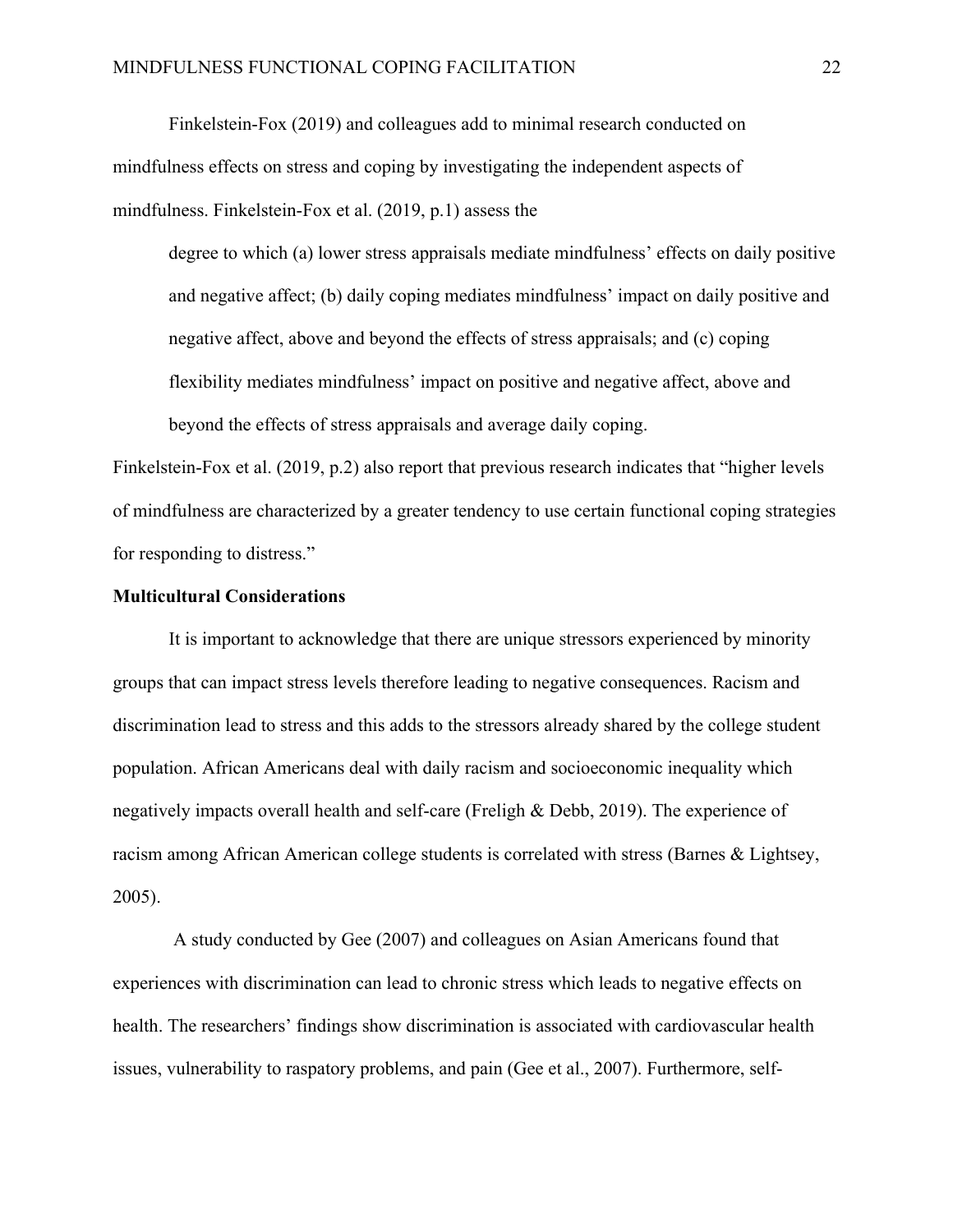concealment is a form of dysfunctional coping used to suppress personal information related to cultural experiences which may be used as a protective factor among African Americans (Masuda et al., 2009). Self-concealment is reported to be associated with stress, depression, and anxiety making it a negative choice for dealing with stress (Masuda et al., 2009).

Microaggressions and derogatory comments and behaviors experienced by American minority communities lead to unique experienced stress (Proulx et al., 2019). Proulx et al. (2019) report that American minority communities experience various stressors and therefore coping strategies may be different across cultures demonstrating the importance of identifying stress reduction that will resonate with the group's cultural understanding.

Considering mindfulness through a cultural lens, mindfulness may be beneficial to American minority communities in stress reduction by providing "insight, peace, and compassion" (Proulx et al., 2018, p. 2). Mindfulness interventions can be of benefit in Native American communities when used in combination with traditional Native practices to reduce stress and other health conditions experienced in the community (Proulx et al., 2018). In a study with African American college students experiencing race-related stress, when higher levels of mindfulness were reported, they correlate with lower levels of depressive symptoms (Watson-Singleton et al., 2019).

Mindfulness as a facilitator has also been examined among African American college students. Research conducted by Masuda et al. (2009, p.123) reports that mindfulness serves as the connection between self-concealment and endured negative psychological well-being in African American college students. According to the researchers, self-concealment does not directly cause stress but rather the lack of mindfulness is attributed to the experienced stress. Mindfulness may act as a facilitator for functional coping strategies that then lead to stress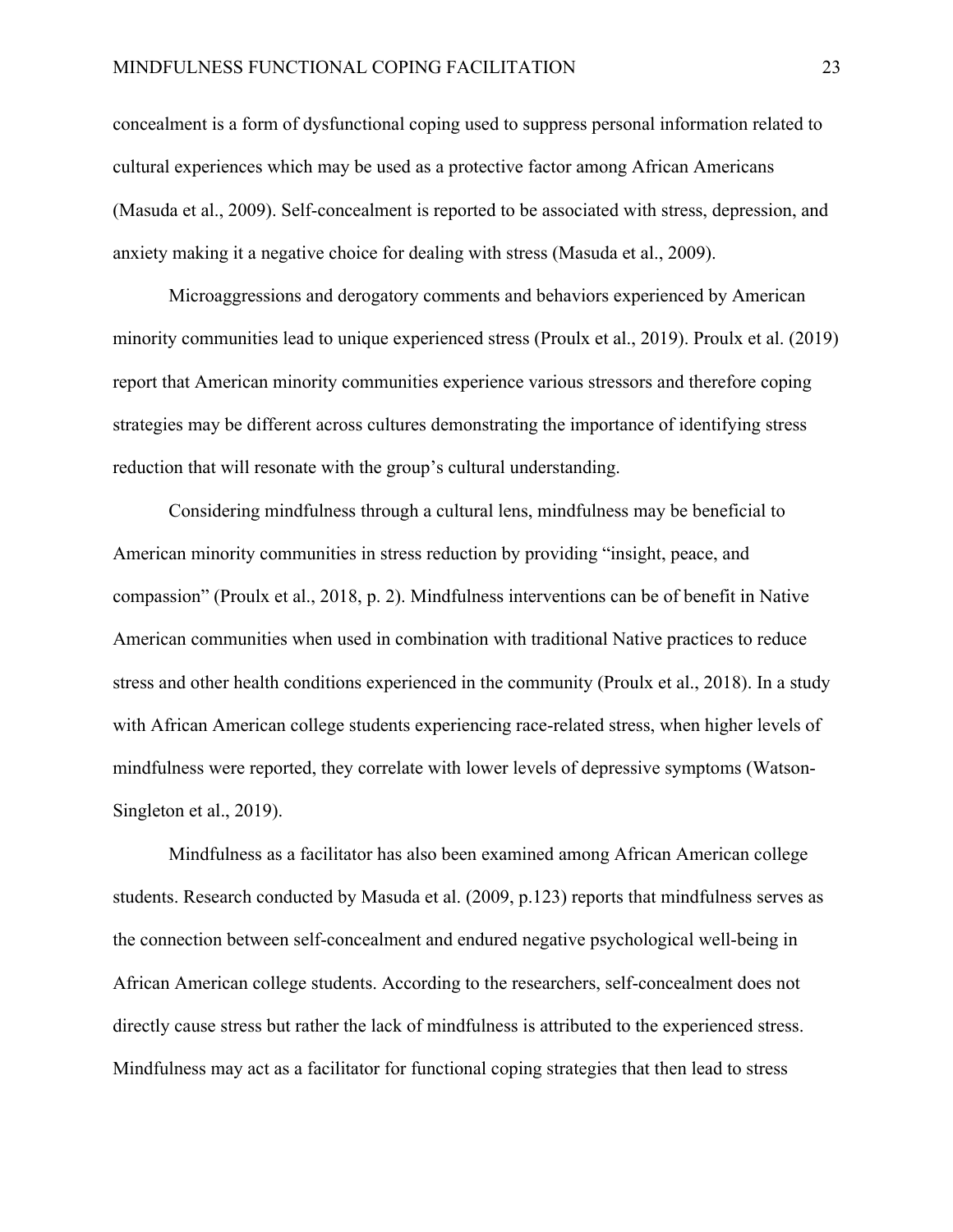reduction in the case of self-concealment. Their findings also indicate "that mindfulness is a unique predictor of emotional distress in stressful interpersonal and emergency situations, general psychological ill health, and self-concealment even when the impacts of gender, age, financial background, and religious practice are taken into account simultaneously" (p.123). Freligh & Debb (2019) report findings that support trait mindfulness as a reinforcer for resilience and protective factor against stress in the African American college student population. Furthermore, the researchers report that mindfulness practice can protect against racism related stress. A study conducted by Watson-Singleton et al. (2019, pp. 7-8) report

novel empirical support for protective role of mindfulness in the context of race-related stress, such that higher levels of mindfulness, relative to low and average levels, buffered the impact of both past discrimination and race-related vigilance on depressive symptoms among African Americans.

Barnes & Lightsey (2005) conducted a study with African American college students and whether the relationship between perceived racist discrimination, stress, and life satisfaction can be moderated by coping strategies. Their findings support research that problem solving coping is beneficial and avoidance coping is detrimental to racism-related stress. The study did not examine emotion-focused coping style so there is room to build research for mindfulness and African American college students. As the previous studies show that mindfulness has a positive impact on cultural minorities, research should be conducted on the relation to facilitation of functional coping skills.

## **Applications to Clinical Mental Health Counselors**

College students' experience with stress is inevitable and therefore brings about various mental health concerns. College students use various coping strategies to deal with their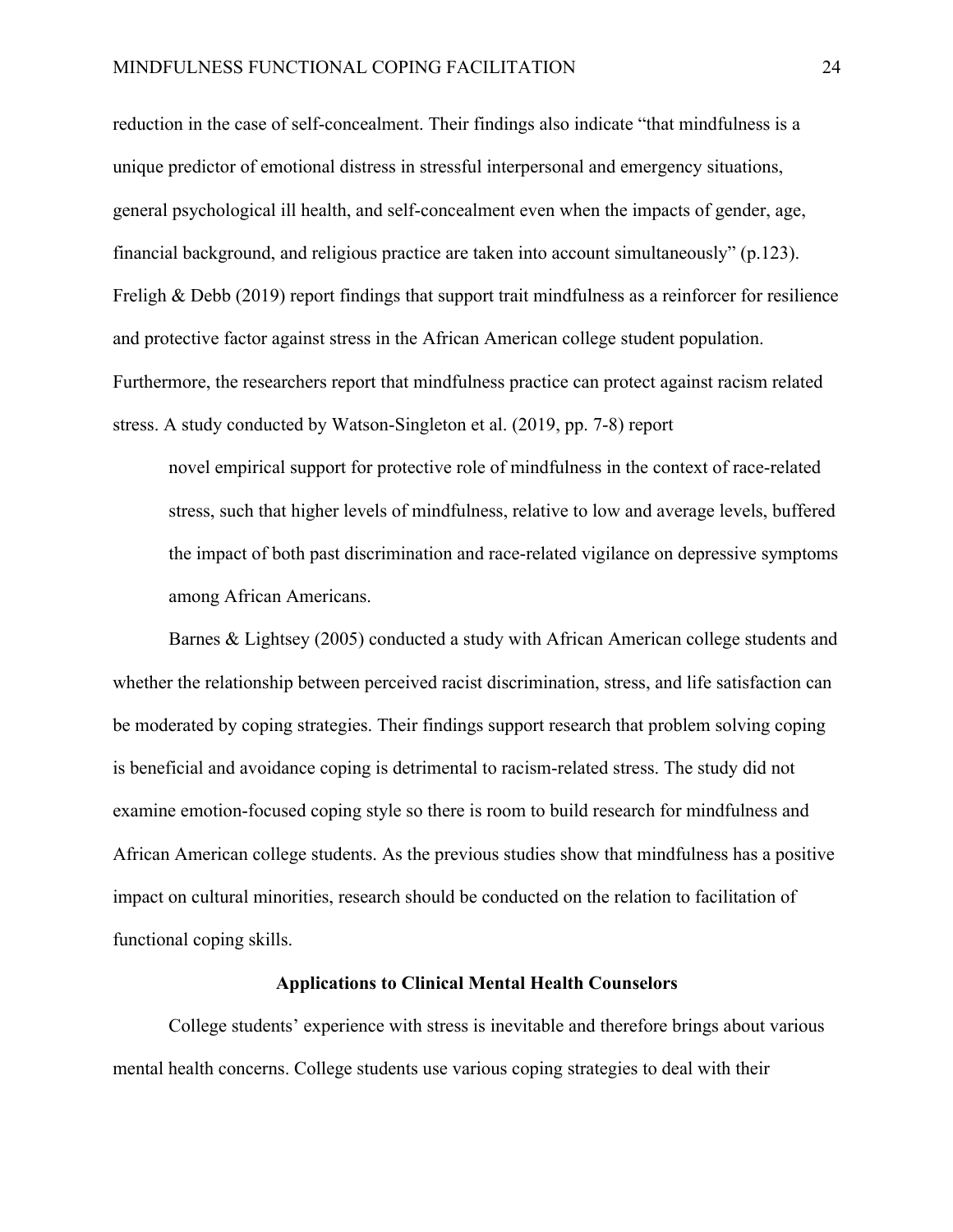perceived stress, with some coping choices being more functional than others. Clinical mental health counselors working with this population should be knowledgeable on techniques and resources that aid in decreasing stress effectively. Empirical evidence supports mindfulness as effective with college students on reduction of stress and anxiety. Mindfulness techniques can be incorporated as a formal practice or implemented through shorter exercises into their daily routines (Berghoff et al., 2017; Gockel, 2010). Although there is limited information on mindfulness facilitating functional coping skills, there is research that provides evidence for mindfulness or its components leading to positive aspects of stress reduction (Finkelstein-Fox et al., 2019; Keng et al., 2012; Yamada & Victor, 2012; Gockel, 2010; Baer, 2003). These findings provide insight into the benefits of teaching college students mindfulness to encourage functional coping skills therefore leading to reduction in stress.

Having awareness that mindfulness may reinforce positive coping skills, mindfulness could be taught to clients who are engaging in positive coping skills to strengthen them (Baer, 2003). Mindfulness may also be taught to clients engaging in negative coping skills to reduce and replace them with more adaptive options (Barnes & Lightsey, 2005). Mindfulness has also shown to be a reinforcer to the effectiveness of MBSR (Keng et al., 2012). As evidenced throughout this paper, students who practice mindfulness can achieve stress reduction and therefore reducing risks for mental and physical illnesses.

High stress in college students is well examined and negative coping skills are frequently utilized (Brougham et al., 2009). This information makes stress reduction and important value for the college institutions to evaluate and implement. Promoting functional coping skills to improve students' overall health should be a main objective of the institutions (Shapiro et al.,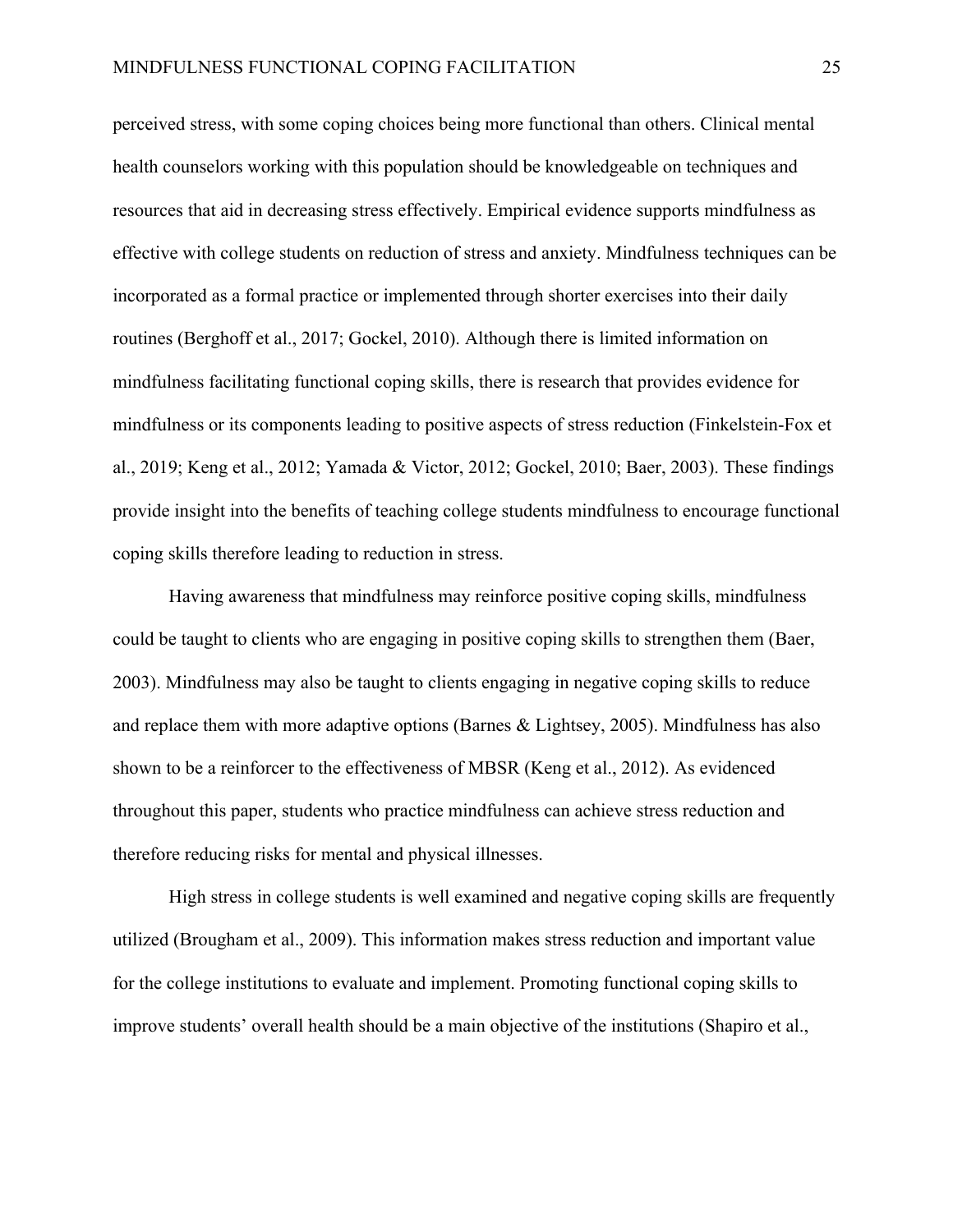1998; Gockel, 2010). Incorporating mindfulness into school curriculum could benefit college students and should be considered by counselors.

Counselors should help their African American clients avoid dysfunctional coping that exacerbates the issue and instead teach more functional coping strategies to reduce avoidant style behaviors to stress (Barnes & Lightsey, 2005). Integrating mindfulness into minority college students' lives can help by increasing the use of functional coping skills instead of avoidancebased coping (Freligh & Debb, 2019). Stress reduction for college students is important as it can reduce psychological and physical symptoms and therefore lead to a more satisfactory lifestyle. Mindfulness as a daily practice would provide optimal results in reinforcement of positive coping skills which are used for reducing stress experience. By serving our client's needs, counselors should advocate for implementation of mindfulness into student culture.

#### **Conclusion**

College students experience stress and require knowledge and implementation of functional coping skills to increase quality of life. Mindfulness interventions such as MBSR have demonstrated effectiveness in reduction of stress and symptoms related to psychological disorders in clinical and non-clinical college student populations. Mindfulness techniques may decrease stress by improving emotional regulation using mindful practice, therefore allowing for more functional coping skill utilization (Keng et al., 2012). Although there have been some studies examining mindfulness as a reinforcer of coping skills, more research is needed to establish certainty. Mindfulness should also be examined as the component of the positive outcome of mindfulness-based stress reduction to contribute further upon current literature. Realistic ways to incorporate mindfulness into the daily lives of college students through educational institutions should also be assessed.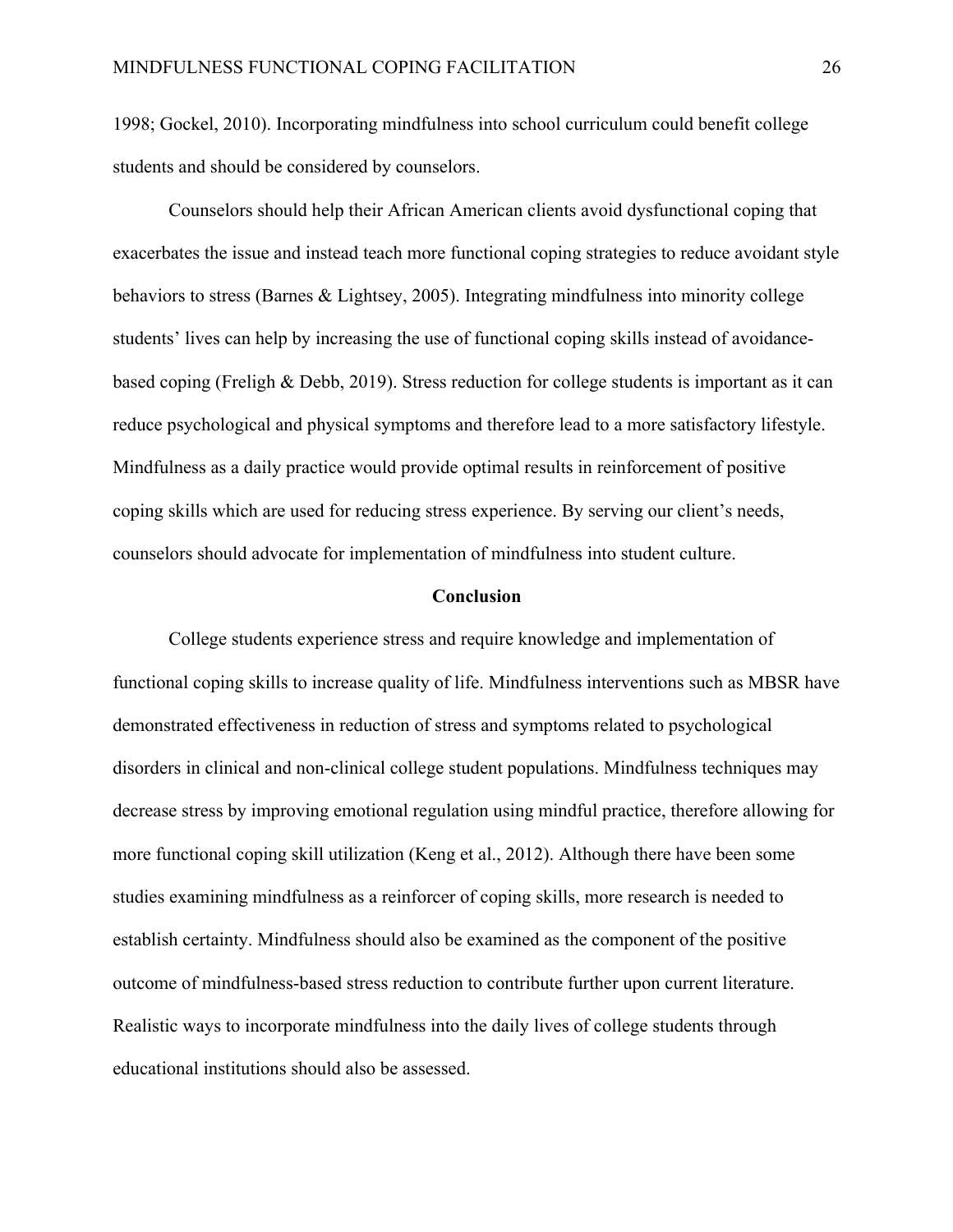There were not many studies available while investigating the usefulness of mindfulness on coping facilitation with cultural minority college students. This is a flaw as there is evidence demonstrated by multiple studies that mindfulness can be beneficial in minority cultures. These minimal studies examining diverse students provide evidence for mindfulness being impactful in the communities as it can be used in a culturally appropriate way. It is recommended that future studies focus on diverse populations and when conducting studies on mindfulness and college students.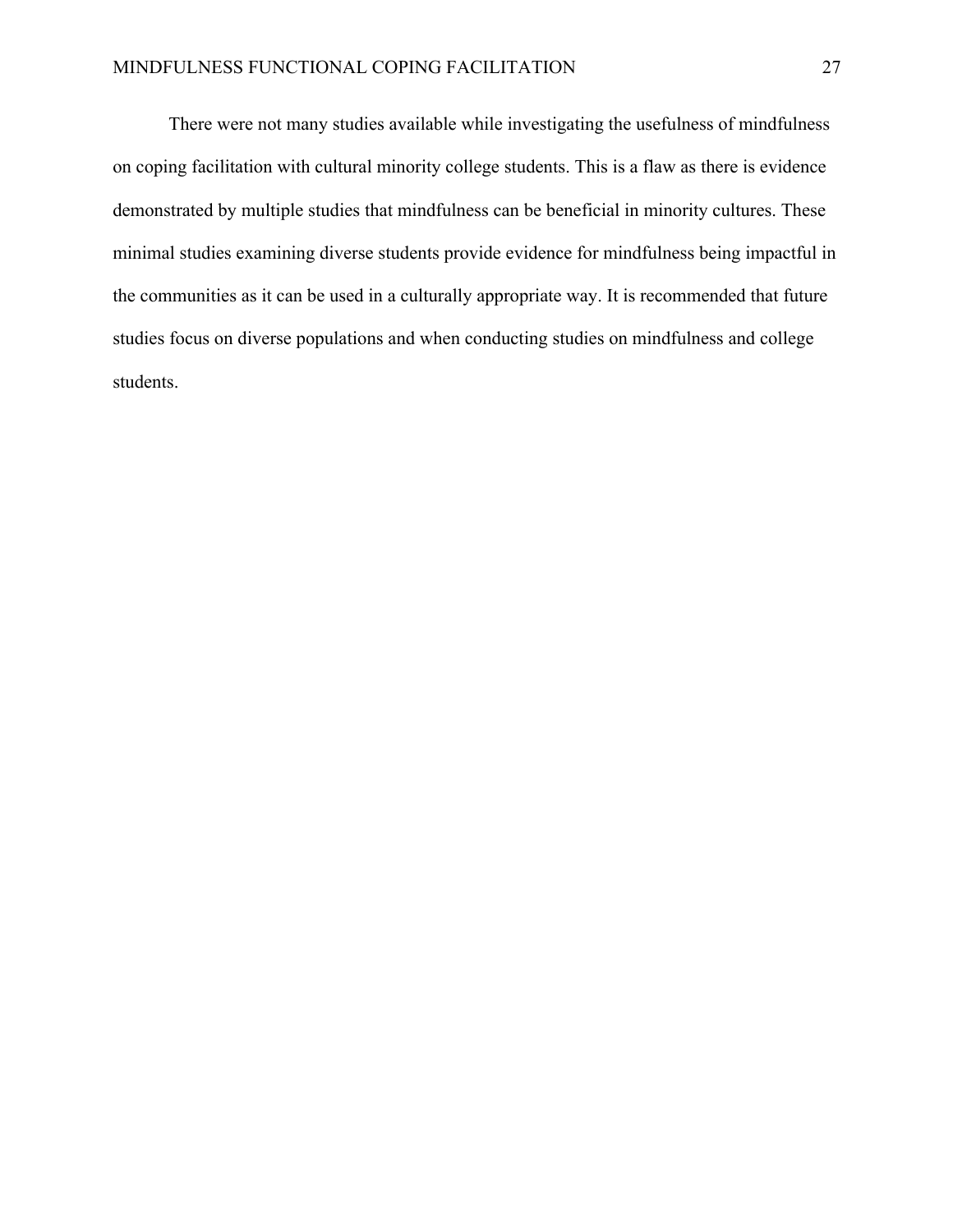# References

American College Health Association. (2019). *American College Health Association-National College Health Assessment II: Reference Group Executive Summary Spring 2019.* Silver Spring, MD. https://www.acha.org/documents/ncha/NCHA-

II\_SPRING\_2019\_US\_REFERENCE\_GROUP\_EXECUTIVE\_SUMMARY.pdf

- American Psychiatric Association. (2013). *Diagnostic and statistical manual of mental disorders* (5th ed.).
- American Psychological Association. (2018). *Stress effects on the body.* American psychological association. https://www.apa.org/topics/stress/body
- American Psychological Association. (2020). *Stress in America.* American psychological association. https://www.apa.org/news/press/releases/stress/2020/sia-mental-healthcrisis.pdf
- Astin, J. A. (1997). Stress reduction through mindfulness meditation*. Psychotherapy and Psychosomatics, 66*(2), 97–106.
- Baer, R. A. (2003). Mindfulness training as a clinical intervention: A conceptual and empirical review. *Clinical Psychology: Science and Practice, 10*(2), 125–143.
- Baer, R. A., Smith, G. T., Hopkins, J., Krietemeyer, J., & Toney, L. (2006). Using self-report assessment methods to explore facets of mindfulness. *Assessment, 13*(1), 27–45.
- Baghurst, T., & Kelley, B. C. (2013). An examination of stress in college students over the course of a semester. *Health Promotion Practice, 15*(3), 438–447.
- Barnes, P., & Lightsey, O. (2005). Perceived racist discrimination, coping, stress, and life satisfaction. *Journal of Multicultural Counseling and Development, 33*(1), 48–61.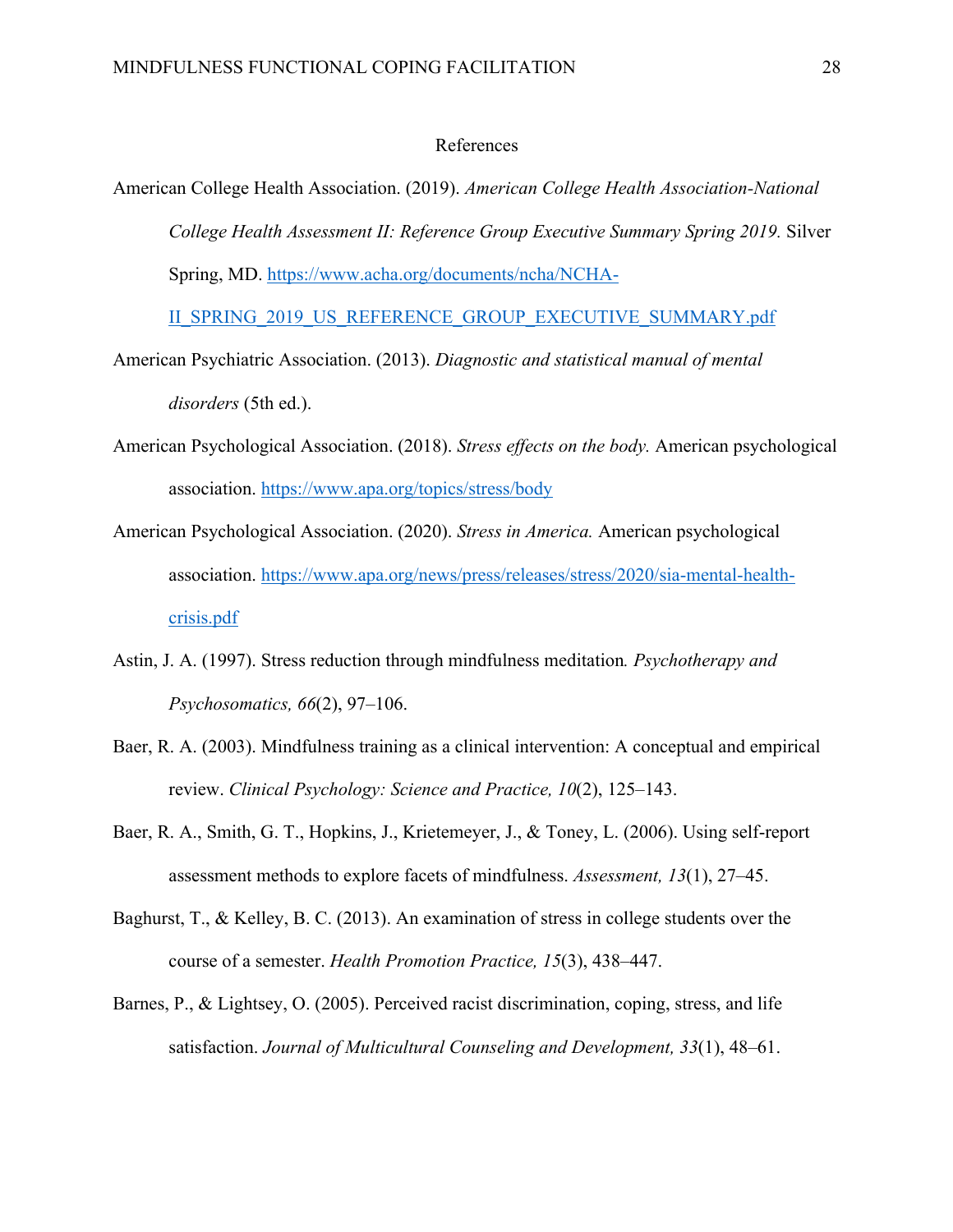- Berghoff, C. R., Wheeless, L. E., Ritzert, T. R., Wooley, C. M., & Forsyth, J. P. (2017). Mindfulness meditation adherence in a college sample: Comparison of a 10-min versus 20-min 2-week daily practice. *Mindfulness, 8*(6), 1513–1521.
- Bishop, S. R., Lau, M., Shapiro, S., Carlson, L., Anderson, N. D., Carmody, J., Segal, Z.V., Abbey, S., Speca, M., Velting, D., & Devins, G. (2006). Mindfulness: A proposed operational definition*. Clinical Psychology: Science and Practice*, *11(*3), 230–241.
- Brougham, R. R., Zail, C. M., Mendoza, C. M., & Miller, J. R. (2009). Stress, sex differences, and coping strategies among college students. *Current Psychology, 28*(2), 85–97*.*
- Brown, K. W., & Ryan, R. M. (2003). The benefits of being present: Mindfulness and its role in psychological well-being*. Journal of Personality and Social Psychology, 84*(4), 822–848.
- Carver, C. S., Scheier, M. F., & Weintraub, J. K. (1989). Assessing coping strategies: A theoretically based approach. *Journal of Personality and Social Psychology, 56*(2), 267– 283*.* doi:10.1037/0022-3514.56.2.267
- Dimidjian, S., & Linehan, M. M. (2006). Defining an agenda for future research on the clinical application of mindfulness practice. *Clinical Psychology: Science and Practice, 10*(2), 166–171.
- Dorian, M., & Killebrew, J. E. (2014). A study of mindfulness and self-care: A path to selfcompassion for female therapists in training*. Women & Therapy, 37*(1-2), 155–163*.*
- Finkelstein-Fox, L., Park, C. L., & Riley, K. E. (2019). Mindfulness' effects on stress, coping, and mood: A daily diary goodness-of-fit study. *Emotion*, *19*(6), 1002–1013.
- Folkman, S. (1984). Personal control and stress and coping processes: A theoretical analysis. *Journal of Personality and Social Psychology, 46*(4), 839–852.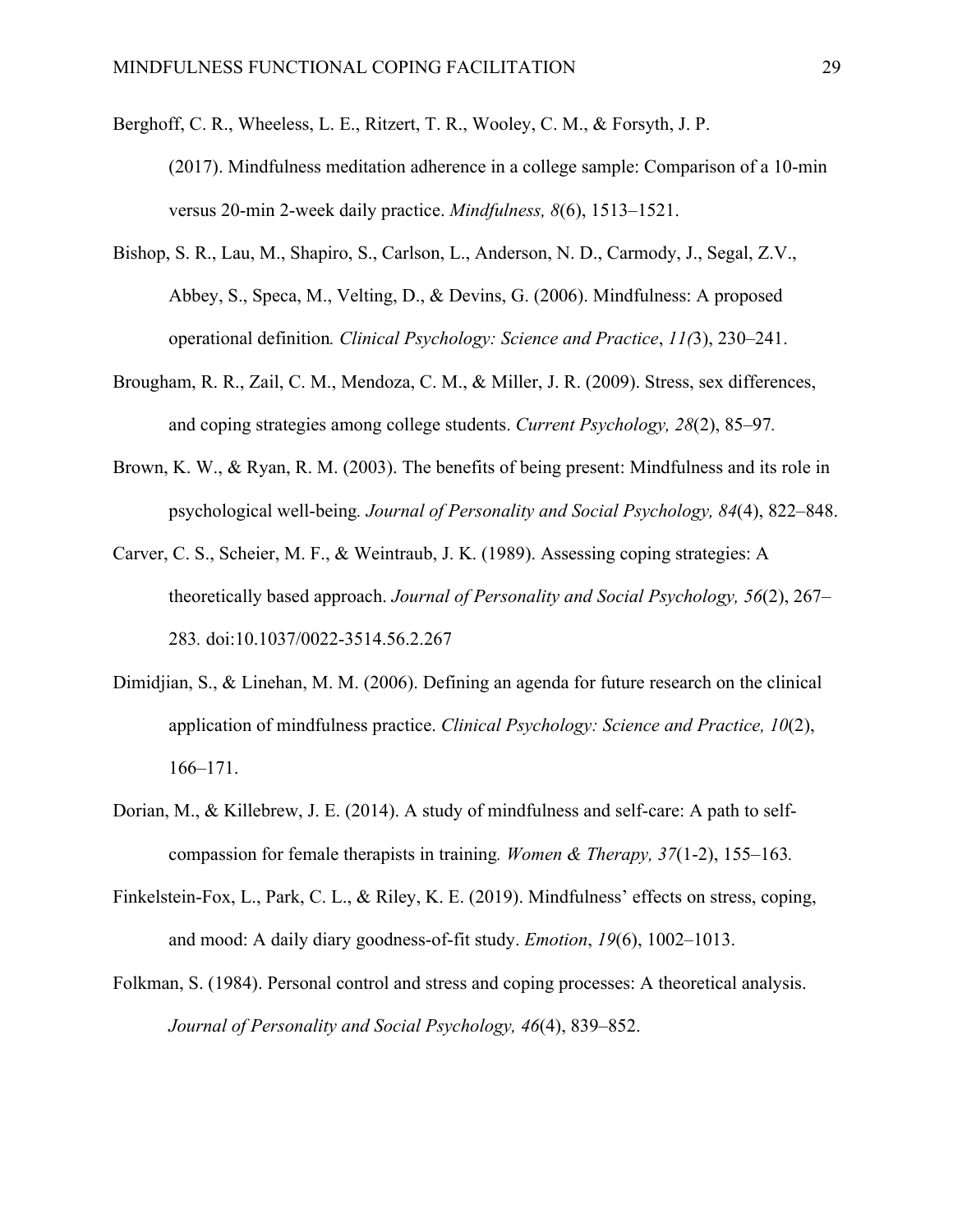- Freligh, C. B., & Debb, S. M. (2019). Nonreactivity and resilience to stress: Gauging the mindfulness of African American college students. *Mindfulness*, *10*(11), 2302–2311.
- Gee, G. C., Spencer, M. S., Chen, J., & Takeuchi, D. (2007). A nationwide study of discrimination and chronic health conditions among Asian Americans. *American Journal of Public Health*, *97*(7), 1275-1281.

Germer, C. (2005). *Mindfulness and psychotherapy.* Guilford Press.

Gockel, A. (2010). The promise of mindfulness for clinical practice education. *Smith College Studies in Social Work, 80*(2–3), 248–268. doi:10.1080/00377311003784184

Greenberg, M. (2016). *The stress-proof brain.* New Harbinger Publications.

- Greeson, J., & Brantley, J. (2009). Mindfulness and anxiety disorders: Developing a wise relationship with the inner experience of fear. *Clinical Handbook of Mindfulness,* 171– 188. doi:10.1007/978-0-387-09593-6\_11
- Kabat-Zinn, J. (1990). *Full catastrophe living: Using the wisdom of your body and mind to face stress, pain, and illness*. New York: Delacorte
- Kabat-Zinn, J. (2003). Mindfulness-based interventions in context: Past, present, and future. *Clinical Psychology: Science and Practice, 10*(2), 144– 156. https://doi.org/10.1093/clipsy.bpg016
- Kabat-Zinn, J., Massion, A. O., Kristeller, J., Peterson, L. G., Fletcher, K. E., Pbert, L., Lenderking, W. R., & Santorelli, S. F. (1992). Effectiveness of a meditation-based stress reduction program in the treatment of anxiety disorders. *The American Journal of Psychiatry*, *149*(7), 936–943.
- Keng, S.-L., Smoski, M. J., Robins, C. J., Ekblad, A. G., & Brantley, J. G. (2012). Mechanisms of change in mindfulness-based stress reduction: Self-compassion and mindfulness as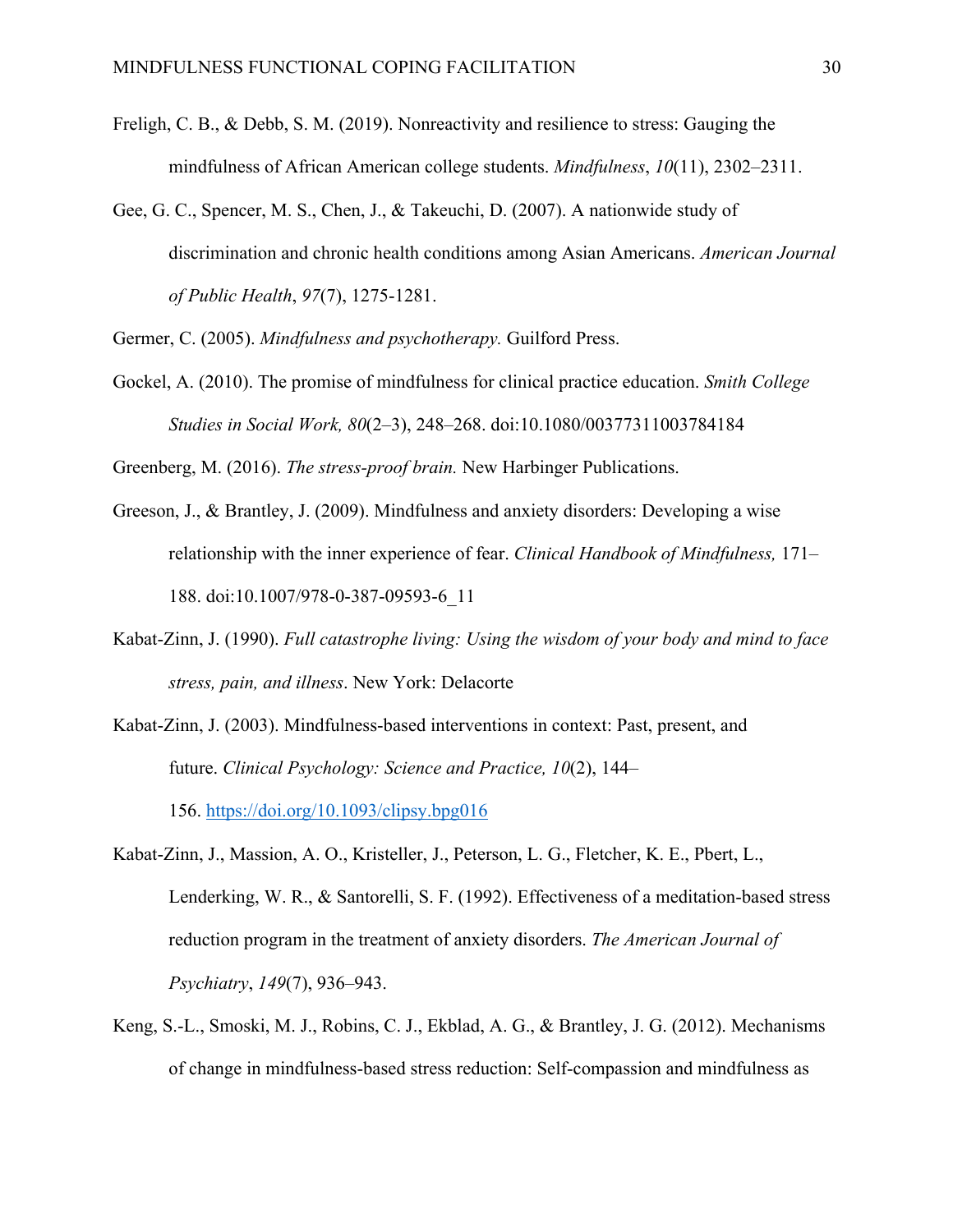mediators of intervention outcomes. *Journal of Cognitive Psychotherapy, 26*(3), 270– 280. doi:10.1891/0889-8391.26.3.270

Lazarus, R.S. & Folkman. (1984). *Stress, appraisal, and coping.* Springer Press.

- Masuda, A., Anderson, P. L., & Sheehan, S. T. (2009). Mindfulness and mental health among African American college students. *Complementary Health Practice Review*, *14*(3), 115– 127.
- Mayo Clinic. (2018). *Anxiety disorders.* Mayo Clinic. https://www.mayoclinic.org/diseasesconditions/anxiety/symptoms-causes/syc-20350961
- National Alliance on Mental Illness. (2017). *Anxiety disorders.* https://www.nami.org/About-Mental-Illness/Mental-Health-Conditions/Anxiety-Disorders
- National Alliance on Mental Illness. (2021). *Mental health by the numbers.* https://www.nami.org/mhstats
- National Alliance on Mental Illness. (n.d.). *Managing stress.* https://www.nami.org/Your-Journey/Individuals-with-Mental-Illness/Taking-Care-of-Your-Body/Managing-Stress
- National Institute of Mental Health. (n.d.). *I'm so stressed out.*

https://www.nimh.nih.gov/health/publications/so-stressed-out-fact-sheet

- Neff, K. & Germer, C. (2018). *The mindful self-compassion workbook.* Guilford Press.
- Pierceall, E. A., & Keim, M. C. (2007). Stress and coping strategies among community college students. *Community College Journal of Research and Practice, 31*(9)*,* 703–712.

Ponte, K. (2020, Jan 13). *Ways to manage and cope with stress.* NAMI. https://www.nami.org/Blogs/NAMI-Blog/January-2020/Ways-to-Manage-and-Copewith-Stress